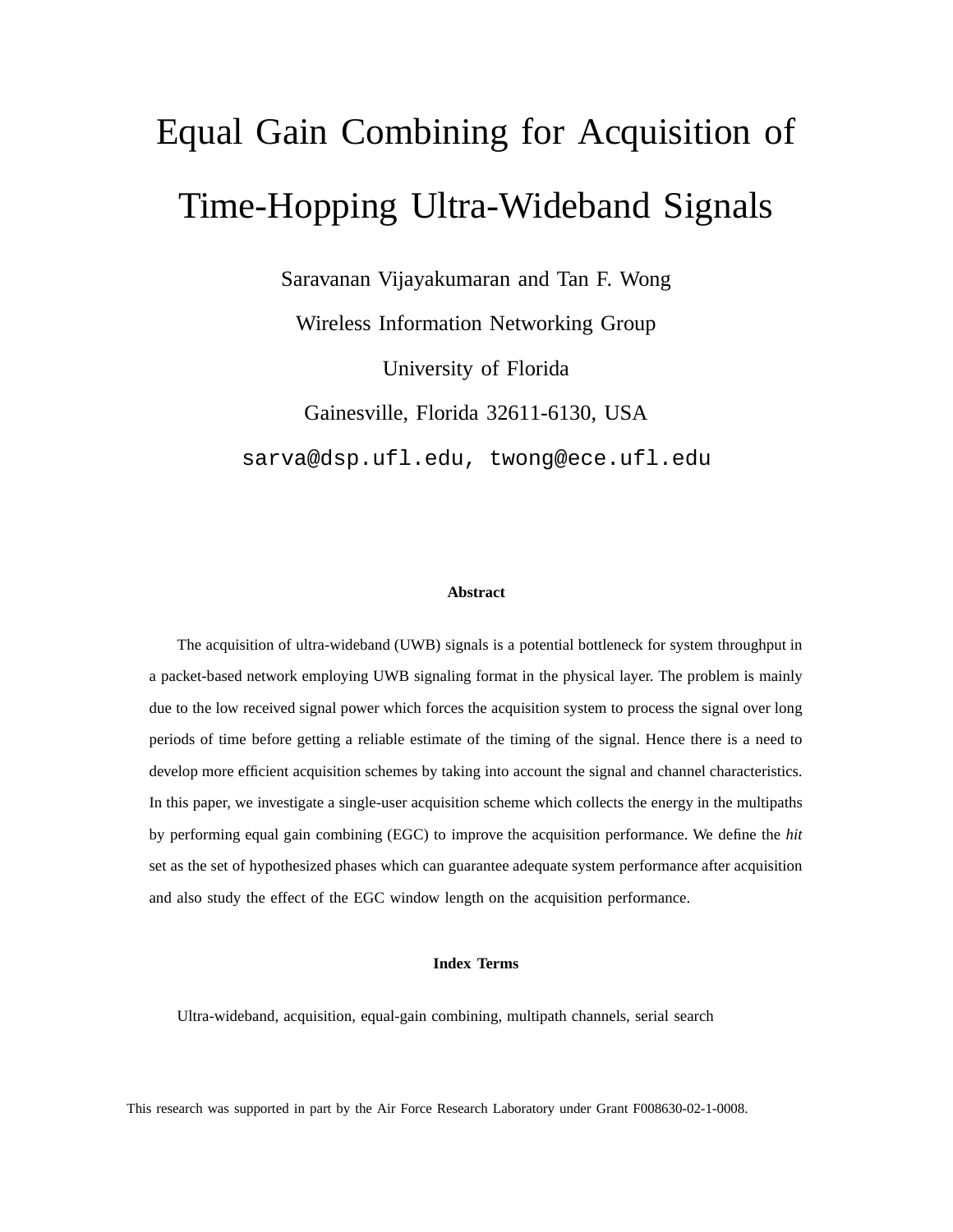#### I. INTRODUCTION

Ultra-wideband (UWB) signaling [1], [2], [3] is under evaluation as a possible modulation scheme for wireless personal area network (PAN) protocols. The features of UWB radio which make it an attractive choice are its multiple access capabilities [1], [4], lack of significant multipath fading [5], [6], ability to support high data rates [7] and low transmitter power resulting in longer battery life for portable devices. The acquisition of the UWB signal is a potential bottleneck for system throughput in a packet-based network employing UWB signaling in the physical layer. The problem is mainly due to the low received signal power which forces the acquisition system to process the signal over long periods of time before getting a reliable estimate of the timing (phase) of the signal. Hence there is a need to develop more efficient acquisition schemes by taking into account the signal and channel characteristics. The UWB channel is a dense multipath channel without significant fading [6], [8]. In a dense multipath environment, there will be a considerable amount of energy available in the multipath components (MPCs). It seems reasonable to expect that an acquisition scheme which utilizes the energy in the MPCs would perform better than one which does not. Acquisition schemes which take into account the multipath nature of the channel have been developed for the case of DS-CDMA signals in [9], [10], [11], [12], while previous work on UWB acquisition [13], [14] has focussed on developing better search strategies.

In this paper, we propose a single-user acquisition scheme which performs equal gain combining (EGC) to collect the energy available in the MPCs resulting in faster acquisition. There are two main issues which arise if we adopt such a formulation. Firstly, in a multipath environment without significant fading the ambiguity function does not have an impulse-like shape as it does in the absence of multipaths. In fact, the ambiguity function decays slowly from its maximum value since a significant amount of energy is collected even if the hypothesized phase is not equal to the true phase but is sufficiently close to it. The fundamental difference between the acquisition problems in a multipath channel and in a channel without multipath is that there are more than one hypothesized phases which can be considered a *hit* or a good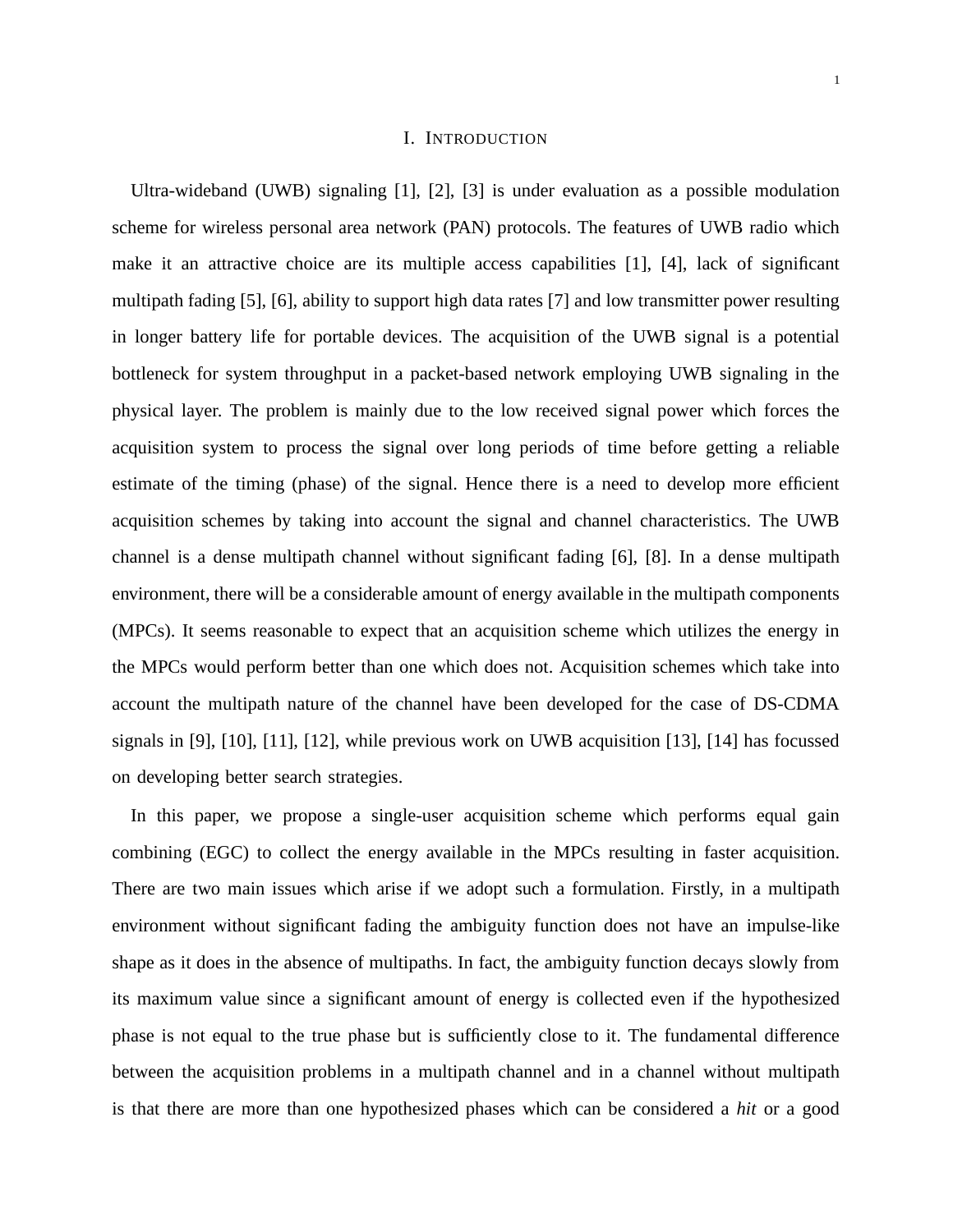estimate of the true signal phase. Thus there is a need to redefine the set of hypothesized phases which correspond to a hit by taking into account the channel model and the length of the EGC window. Secondly, the choice of the length of the EGC window is not apparent. A small window will not collect enough energy and thus will result in a low probability of detecting the correct signal phase. A large window may collect a considerable amount of energy even when the true phase does not match the hypothesized phase, resulting in a high probability of false alarm. In this paper, we propose a definition of the set of hypothesized phases which correspond to a good estimate of the true signal phase by considering the system performance subsequent to acquisition. We also investigate the effect of the EGC window length on the mean acquisition time.

The paper is organized as follows. In Section II, we describe the system model under consideration. In Section III, we motivate and formulate EGC for acquisition in a multipath channel. In Section IV, we define the set of hypothesized phases which correspond to a *hit* by considering system performance subsequent to acquisition. We derive expressions for average probabilities of detection and false alarm in Section V. In Section VI we give a design criterion for choosing the decision threshold and study the effect of the EGC window length on the mean acquisition time for a serial search strategy. Section VII has the results followed by the conclusions in Section VIII.

## II. SYSTEM MODEL

## *A. Channel Model*

We assume that the propogation channel is modeled by the UWB indoor channel model described in [15]. This model gives a statistical distribution for the path gains based on a UWB propagation experiment but does not address the issue of characterization of the received waveform shape. Due to the frequency sensitivity of the UWB channel, the pulse shapes received at different excess delays are path-dependent [16]. To enable tractable analysis, we assume that the pulse shapes associated with all the propagation paths are identical. The channel is then a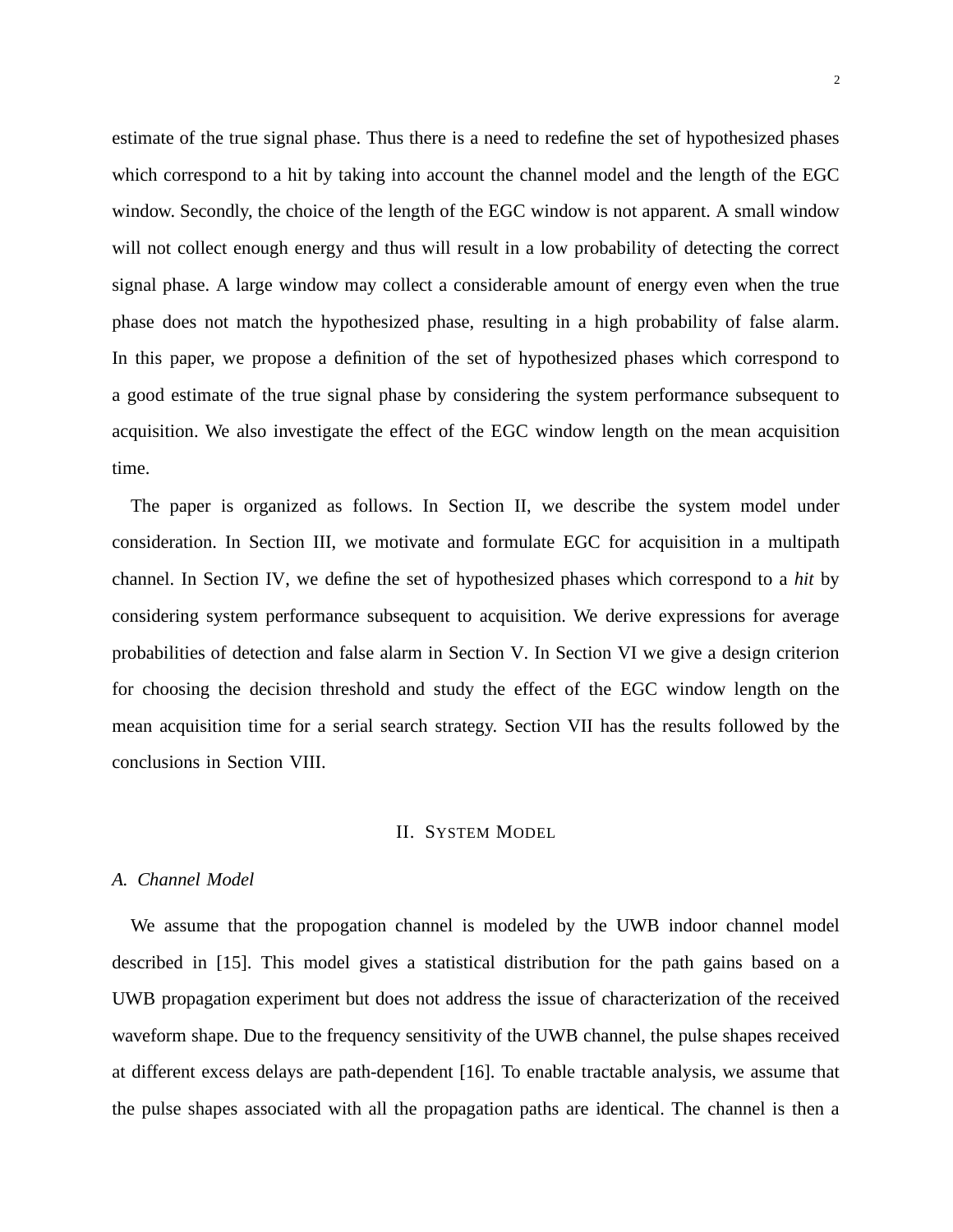stochastic tapped delay line model expressed as

$$
h(t) = \sum_{k=0}^{N_{tap}-1} h_k f(t - kT_c),
$$
\n(1)

where  $N_{tap}$  is the number of taps in the channel response,  $T_c = 2$  ns is the tap spacing,  $h_k$  is the path gain at excess delay  $kT_c$  and  $f(t)$  models the combined effect of the transmitting antenna and the propagation channel on the transmitted pulse. The path gains are independent but not identically distributed with a Nakagami-*m* distribution. The average energy gains  $\Omega_k = E[h_k^2]$  of the path gains normalized to the total energy received at one meter distance are given by

$$
\Omega_k = \begin{cases}\n\frac{E_{tot}}{1 + rF(\epsilon)}, & \text{for } k = 0 \\
\frac{E_{tot}}{1 + rF(\epsilon)} r e^{-((k-1)T_c/\epsilon)}, & \text{for } k = 1, 2, \dots, N_{tap} - 1,\n\end{cases}
$$
\n(2)

where  $E_{tot}$  is the total average energy in all the paths normalized to the total energy received at one meter distance,  $r$  is the ratio of the average energy of the second MPC and the average energy of the direct path,  $\epsilon$  is the decay constant of the power delay profile and  $F(\epsilon) = \frac{1-\exp[-(N_{tap}-1)kT_c/\epsilon]}{1-\exp(-kT_c/\epsilon)}$  $\frac{\text{op}[-(N_{tap}-1)kT_c/\epsilon]}{1-\text{exp}(-kT_c/\epsilon)}$ . According to [15],  $E_{tot}$ , r and  $\epsilon$  are all modeled by lognormal distributions. The Nakagami fading figures  ${m_k}$  are distributed according to truncated Gaussian distributions whose mean and variance vary linearly with excess delay. In this paper, these longterm statistics are treated as constants over the duration of the acquisition process.

#### *B. Transmitted Signal*

The transmitted signal is given by

$$
x(t) = \sqrt{P} \sum_{l=-\infty}^{\infty} \psi(t - lT_f - c_lT_c),
$$
\n(3)

where  $\psi(t)$  is the UWB monocycle waveform, P is the transmitted power,  $T_f$  is the pulse repetition time,  $\{c_l\}$  is the pseudorandom time-hopping (TH) sequence with period  $N_{th}$  taking integer values between 0 and  $N_h - 1$ , and  $T_c$  is the step size of the additional time shift provided by the TH sequence which is related to the pulse repetition rate as  $T_f = N_hT_c$ .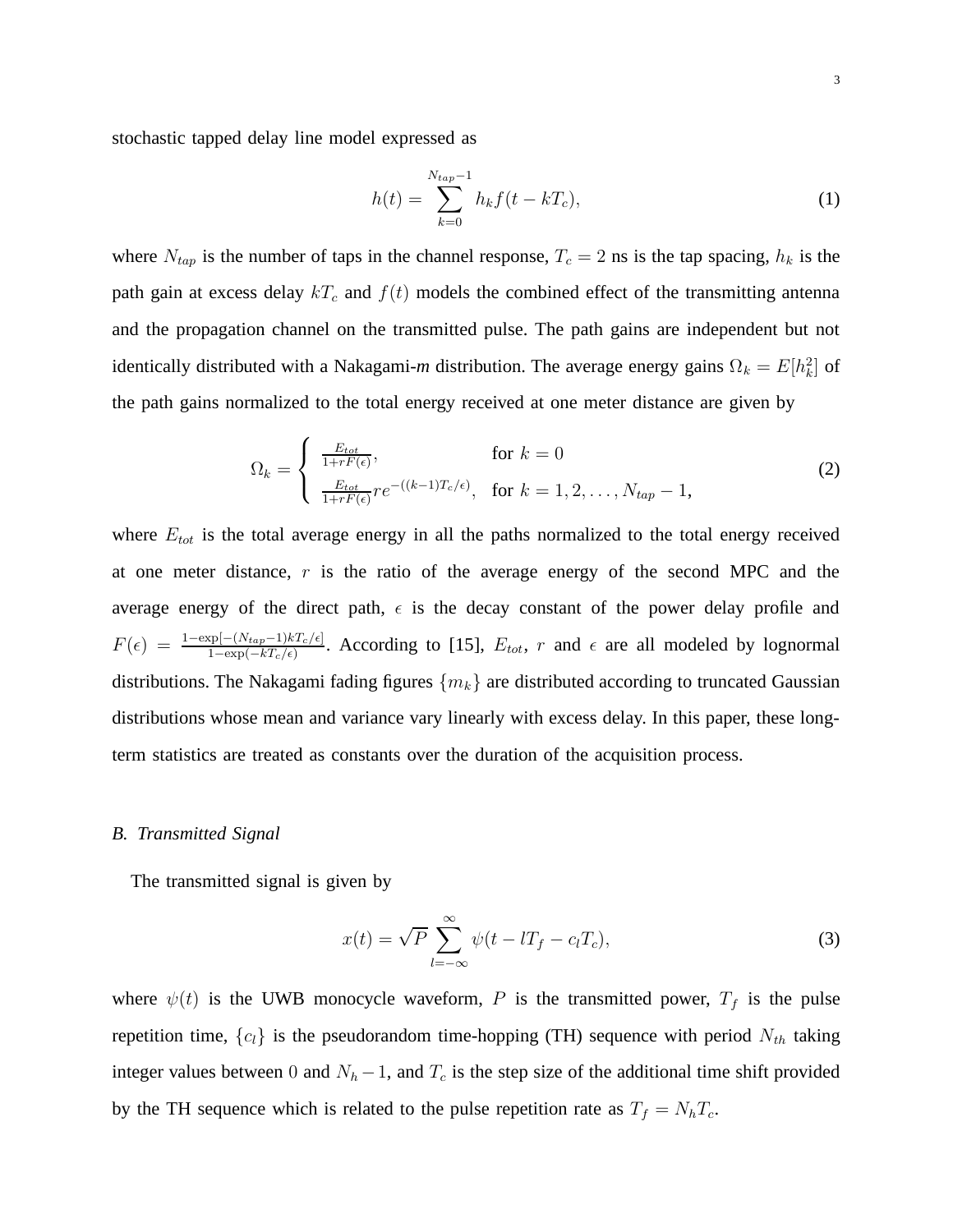### *C. Received Signal*

The received signal is given by

$$
r(t) = \sqrt{P_r} \sum_{l = -\infty}^{\infty} w(t - lT_f - c_lT_c - \tau) + n(t),
$$
 (4)

where

$$
w(t) = \sum_{k=0}^{N_{tap}-1} h_k \psi_r(t - kT_c).
$$
 (5)

Here  $P_r$  is the power received at a distance of one meter from the transmitter,  $\psi_r(t)$  is the received UWB pulse of duration  $T_w < T_c$  normalized to have unit energy,  $\tau$  is the propagation delay, and  $n(t)$  is an additive white gaussian noise (AWGN) process with zero mean and power spectral density  $\sigma^2$ .

## III. MOTIVATION AND PROBLEM FORMULATION

The timing information of the transmitted signal is essential for the performance of a receiver in a wireless communication system. In a multipath channel, the energy corresponding to the true signal phase is spread over several MPCs. Considering that we have no information regarding the channel state, EGC is a practical way of utilizing this energy to develop a more efficient acquisition scheme. The main difference between the acquisition problems in a multipath channel and a channel without multipath is that there are more than one hypothesized phases which can be considered a good estimate of the true signal phase. In a multipath environment, the receiver may lock onto a non-line-of-sight (non-LOS) path and still be able to perform adequately as long as it is able to collect enough energy. Fig. 1 shows two situations where a receiver performing EGC in a multipath environment is able to collect a considerable fraction of the energy of the received signal even though the estimated phase is not exactly equal to the true phase. For the purpose of illustration, we assume that the channel response has length  $N_{tap} = 5$  and that the receiver is using an EGC window of length  $G = 5$ . The received signal is shown over a duration of one pulse repetition time  $T_f = 7T_c$ , where the TH sequence is providing an additional time shift of  $T_c$ . The shaded region correponds to the span of the EGC window. In the first situation,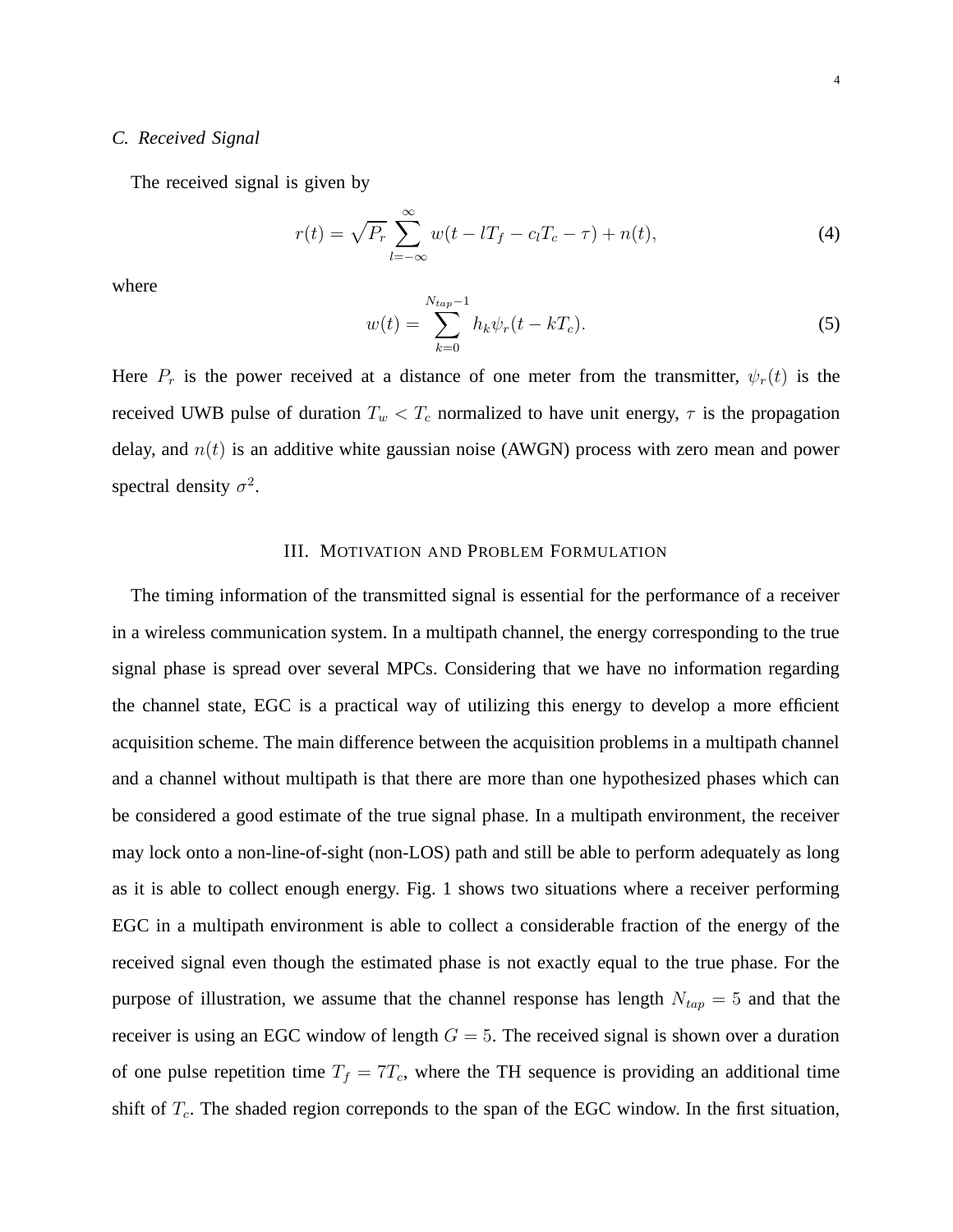the hypothesized phase exceeds the true phase by  $T_c$  and in the second situation the hypothesized phase precedes the true phase by  $T_c$ . In both cases, the correlation of the received signal with the template signal will result in the collection of signal energy comparable to the energy collected in the case when the hypothesized phase equals the true phase. The difference between the two situations is that a receiver not performing EGC will not work for the situation shown in Fig. 1(b). It will work for the situation shown in Fig. 1(a) provided that the non-LOS MPC it locks onto is strong enough.

A typical acquisition system correlates the received waveform with a locally generated replica and compares the correlator output to a threshold to determine whether the hypothesized phase of the replica is correct. If the threshold is exceeded, the hypothesized phase becomes the estimate of the true phase. We define the *hit set* to be the set of estimated phases which result in successful demodulation. We assume that a particular bit will be correctly demodulated if the energy of the bit collected by the observation window is significantly greater than the energy of the adjacent bits collected by the observation window. Employing such an energy-based definition of a hit has the advantage of being independent of the particular modulation format used.

We assume that the normalized received monocycle waveform  $\psi_r(t)$  and the TH sequence  ${c<sub>l</sub>}$  are known to the receiver. We propose to use an equal gain combiner of window size G. The receiver template signal  $w_r(t)$  is given by

$$
w_r(t) = \sum_{k=0}^{G-1} \psi_r(t - kT_c).
$$
 (6)

The reference TH signal can be obtained by combining the receiver template signal  $w_r(t)$  and the known time hopping sequence as

$$
s(t) = \sum_{l=0}^{MN_{th}-1} w_r(t - lT_f - c_lT_c - \hat{\tau}),
$$
\n(7)

where M specifies the number of TH waveform periods in the dwell time and  $\hat{\tau}$  is the hypothesized phase. To simplify the analysis, we assume that the true phase  $\tau$  is an integer multiple of  $T_c$ . By the periodicity of the transmitted signal, we have  $0 \le \tau \le (N_{th}N_h - 1)T_c$ . The hypothesized phase  $\hat{\tau}$  is also an integer multiple of  $T_c$  with the same range as  $\tau$ . Then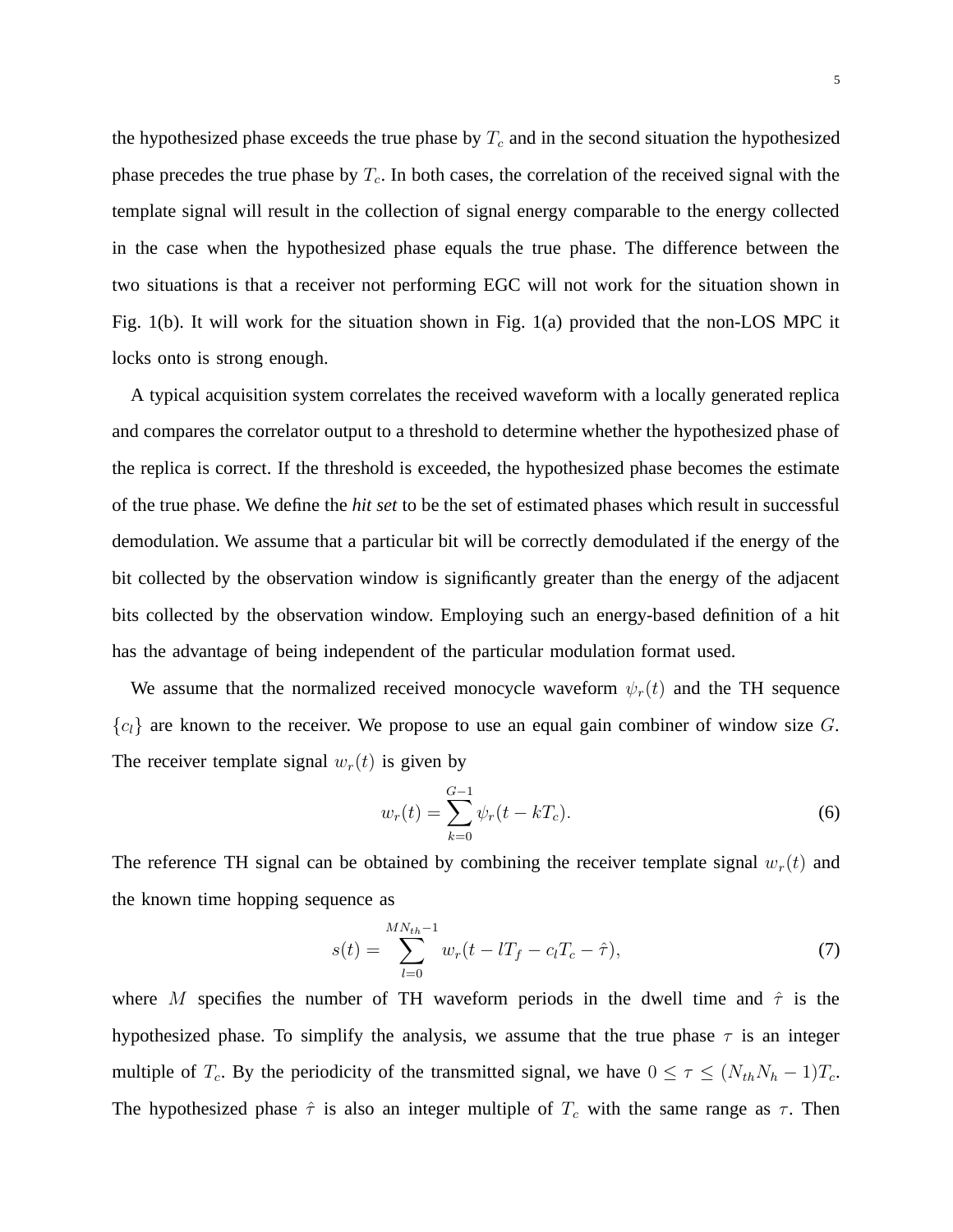$\Delta \tau = \hat{\tau} - \tau = \alpha T_f + \beta T_c$  where  $\alpha$  and  $\beta$  are integers such that  $-N_{th} + 1 \le \alpha \le N_{th} - 1$  and  $0 \le \beta \le N_h - 1$ . The correlator output is given by

$$
y = \int_{\hat{\tau}}^{\hat{\tau} + MN_{th}T_{f}} r(t)s(t)dt
$$
  

$$
= M\sqrt{P_r} \sum_{k=0}^{N_{tap}-1} r_k(\Delta \tau)h_k + n_y,
$$
 (8)  

$$
R(\Delta \tau; \mathbf{h})
$$

where  $r_k(\Delta \tau)$  is the number of times the  $k^{th}$  MPC is collected by one period of the reference TH signal, h is an  $N_{tap} \times 1$  vector containing the channel taps and  $n_y$  is the noise component of the correlator output. We note that  $n_y$  is a zero-mean Gaussian random variable with variance  $\sigma_y^2$ . If  $S = \lceil \frac{N_h + G - 2}{N_h} \rceil$  $\frac{+G-2}{N_h}$  is the number of  $T_f$  time slots the EGC window can possibly reach and  $S_m = \lceil \frac{N_{tap}-1}{N_h} \rceil$  $\frac{log_1-1}{N_h}$  is the number of  $T_f$  time slots the MPCs can spread across where  $\lceil x \rceil$  is the smallest integer not less than  $x$ , we have

$$
r_k(\Delta \tau) = \sum_{l=0}^{N_{th}-1} \sum_{i=-S_m}^{S} \sum_{j=0}^{G-1} \chi(c_l + j + \beta, c_{l+i+\alpha} + k + iN_h), \tag{9}
$$

where  $\chi(a, b) = 1$  if  $a = b$ , and 0 otherwise. The values of  $r_k(\Delta \tau)$  and  $\sigma_y^2$  depend on the particular pseudorandom TH sequence chosen. To simplify the analysis we assume that the TH sequence is random and that  $N_{th}$  is large. Under these assumptions the expected values of  $r_k(\Delta \tau)$ and  $\sigma_y^2$  are a reasonable approximation to the actual values. The expected values of  $r_k(\Delta \tau)$  and  $\sigma_y^2$  over the set of random TH sequences are calculated in the Appendix.

#### IV. HIT SET DEFINITION

As suggested in the previouss discussion, a hypothesized phase belongs to the hit set if it results in succesful demodulation subsequent to acquisition. It seems reasonable to assume that a receiver equipped with the necessary hardware to perform EGC for acquisition will perform EGC for demodualtion as well. Thus we assume that a single EGC window size is used for both acquisition and demodulation. Let  $N_b$  consecutive UWB monocycles be modulated by one bit. To make a decision on a particular bit we correlate the received signal with a reference TH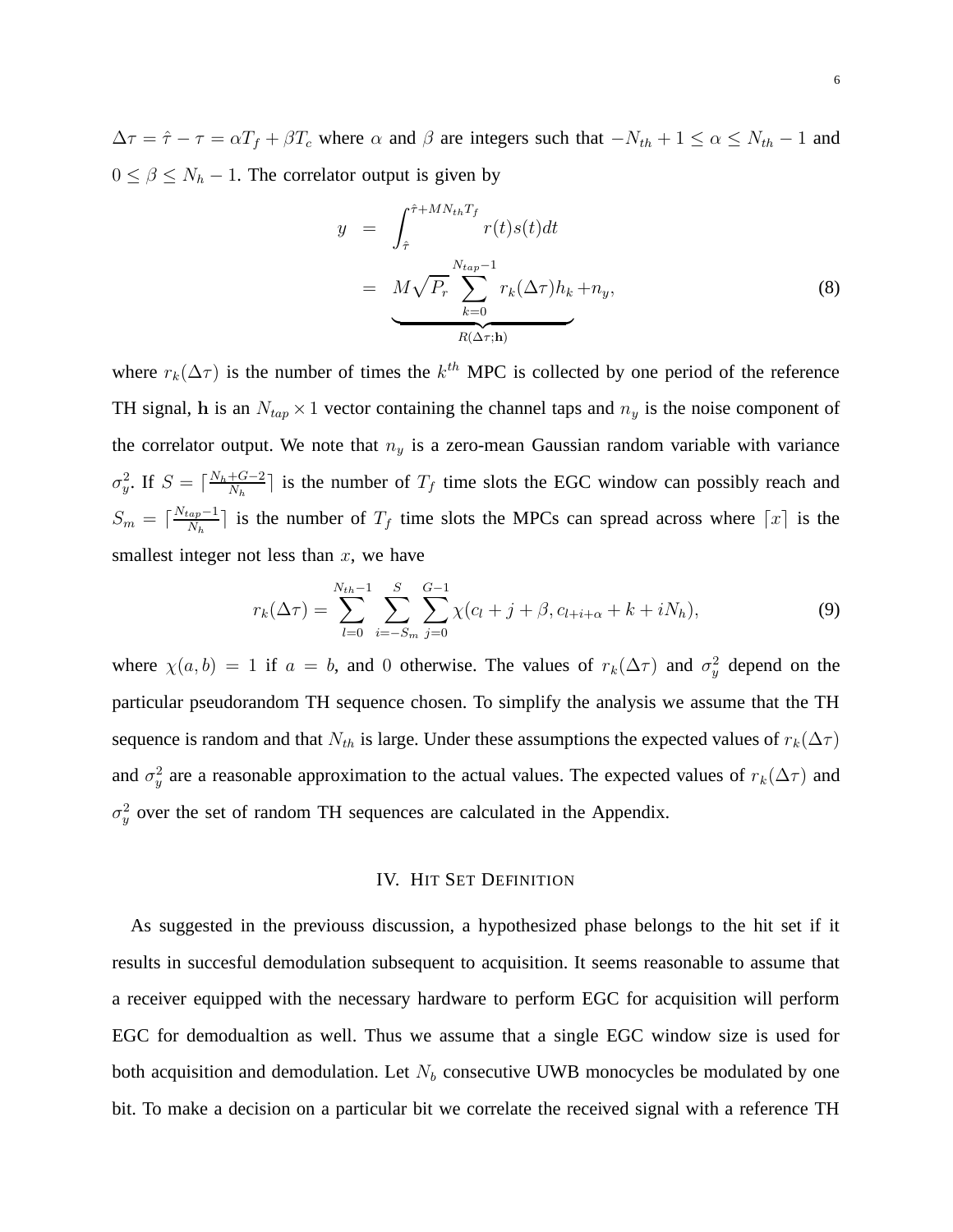signal given by

$$
s_b(t) = \sum_{l=0}^{N_b - 1} w_r(t - lT_f - c_lT_c - \hat{\tau}).
$$
\n(10)

The amount of a bit's energy collected by the correlator depends on the estimated phase  $\hat{\tau}$ . For successful demodulation of a bit, it is not sufficient if the energy of the bit collected by the correlator is significant. There is an additional restriction that this energy should be much greater than the energy of the adjacent bits collected by the correlator. Fig. 2 shows a simplified situation where a bit is incorrectly demodulated even though the correlator collects a significant amount of its energy. Suppose that the modulation scheme is bipolar amplitude modulation where a '1' is transmitted as a positive pulse and a '0' is transmitted as a negative pulse. For the purpose of illustration, we assume that a bit modulates a single monocycle, i.e.  $N_b = 1$ , the channel response has length  $N_{tap} = 2$ , the receiver is using an EGC window of length  $G = 2$  and  $N_h = 3$ . The received signal corresponding to the bit sequence 10 is shown over a duration  $2T_f$ where the TH sequence is providing additional time shifts of  $T_c$  and 0 for the first and second pulses respectively. the shaded region corresponds to the energy of the received signal collected by the correlator to make a decision on the first bit when the hypothesized phase exceeds the true phase by  $T_c$ . Even though the correlator collects the energy in the non-LOS MPC of the first bit it will fail to demodulate that bit correctly because it collects the LOS MPC of the second bit which is different from the first one. Thus we need to look at the difference of the collected energies corresponding to the desired bit and its adjacent bits in order to quantify successful demodulation.

For a given  $\Delta \tau$ , the difference of the correlator outputs corresponding to the desired bit and the adjacent bits is given by

$$
R_b(\Delta \tau; \mathbf{h}) = \sqrt{P_r} \sum_{k=0}^{N_{tap}-1} r_k^b(\Delta \tau) h_k,
$$
\n(11)

where

$$
r_k^b(\Delta \tau) = \sum_{l=0}^{N_b-1} \sum_{i=-S_m}^{S} \sum_{j=0}^{G-1} \chi(c_l + j + \beta, c_{l+i+\alpha} + k + iN_h) \Delta(l+i+\alpha, 0) \Delta(N_b-1, l+i+\alpha), \tag{12}
$$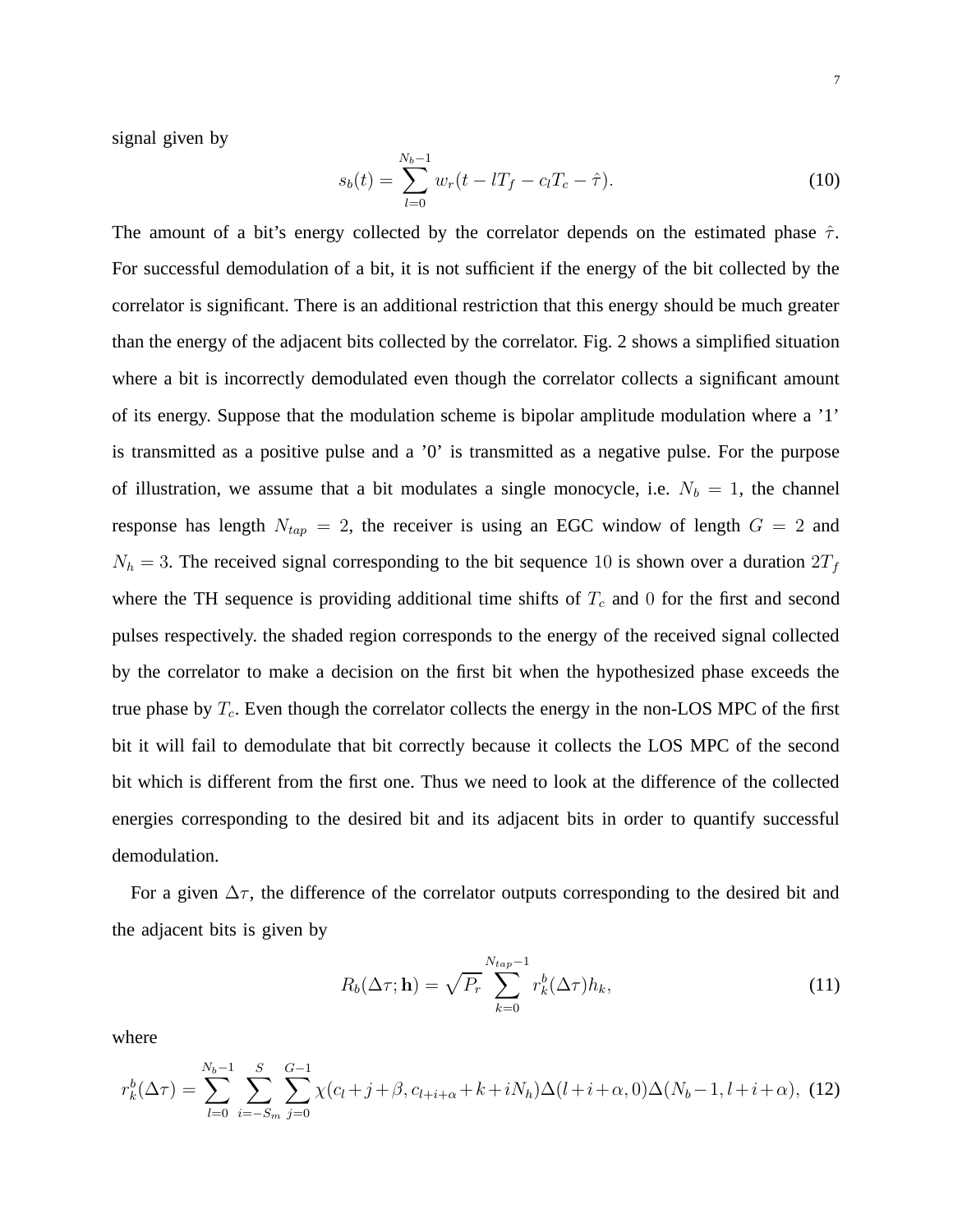with  $\Delta(a, b) = 1$  if  $a \geq b$ , and  $-1$  otherwise. We note that  $R_b(\Delta \tau; h) > 0$  indicates that the energy collected from the desired bit is larger than that collected from the adjacent bits, and if this is the case,  $R_b^2(\Delta \tau; \mathbf{h})$  is the effective bit energy which will determine system performance. Thus for a given true phase  $\tau$  the hit set is defined as the following:

$$
S_h = \{\hat{\tau} : \Pr[R_b(\Delta \tau; \mathbf{h}) > 0] > 1 - \lambda_1 \text{ and } \Pr[R_b^2(\Delta \tau; \mathbf{h}) < AR_b^2(0; \mathbf{h})] < \lambda_2\},\tag{13}
$$

where  $A < 1$  is the fraction of the energy needed for successful demodulation of the bit given that the bit is correctly demodulated in the case of perfect synchronization and  $0 < \lambda_1, \lambda_2 < 1$ . The first condition in the definition guarantees that for the phases in the hit set, the energy of the desired bit collected by the correlator exceeds the energy of the adjacent bits collected by the correlator with high probability. The second condition guarantees that the effective bit energy for the phases in the hit set exceeds a fixed fraction of the effective bit energy in the case of perfect synchronization with high probability. The hit set typically consists of phases around the true phase as illustrated in Fig. 3(a) where the phases in the shaded region belong to the hit set. Owing to the outage formulation, it is also possible that the hit set consists of non-contiguous phases as shown in Fig. 3(b).

# V. PROBABILITIES OF DETECTION AND FALSE ALARM

For a particular channel realization and fixed  $\Delta \tau$ , the correlator output y in (8) has a Gaussian distribution with pdf

$$
p_Y(y) = \frac{1}{\sqrt{2\pi}\sigma_y} e^{-(y - R(\Delta\tau; \mathbf{h}))^2/2\sigma_y^2}.
$$
\n(14)

The probabilities of false alarm and detection conditioned on the particular channel realization and given the decision threshold  $\gamma$  are given as

$$
P_{FA}(\gamma, \Delta \tau) = \Pr[y > \gamma | \hat{\tau} \notin S_h] = Q\left(\frac{\gamma - R(\Delta \tau; \mathbf{h})}{\sigma_y}\right), \hat{\tau} \notin S_h.
$$
 (15)

$$
P_D(\gamma, \Delta \tau) = \Pr[y > \gamma | \hat{\tau} \in S_h] = Q\left(\frac{\gamma - R(\Delta \tau; \mathbf{h})}{\sigma_y}\right), \hat{\tau} \in S_h.
$$
 (16)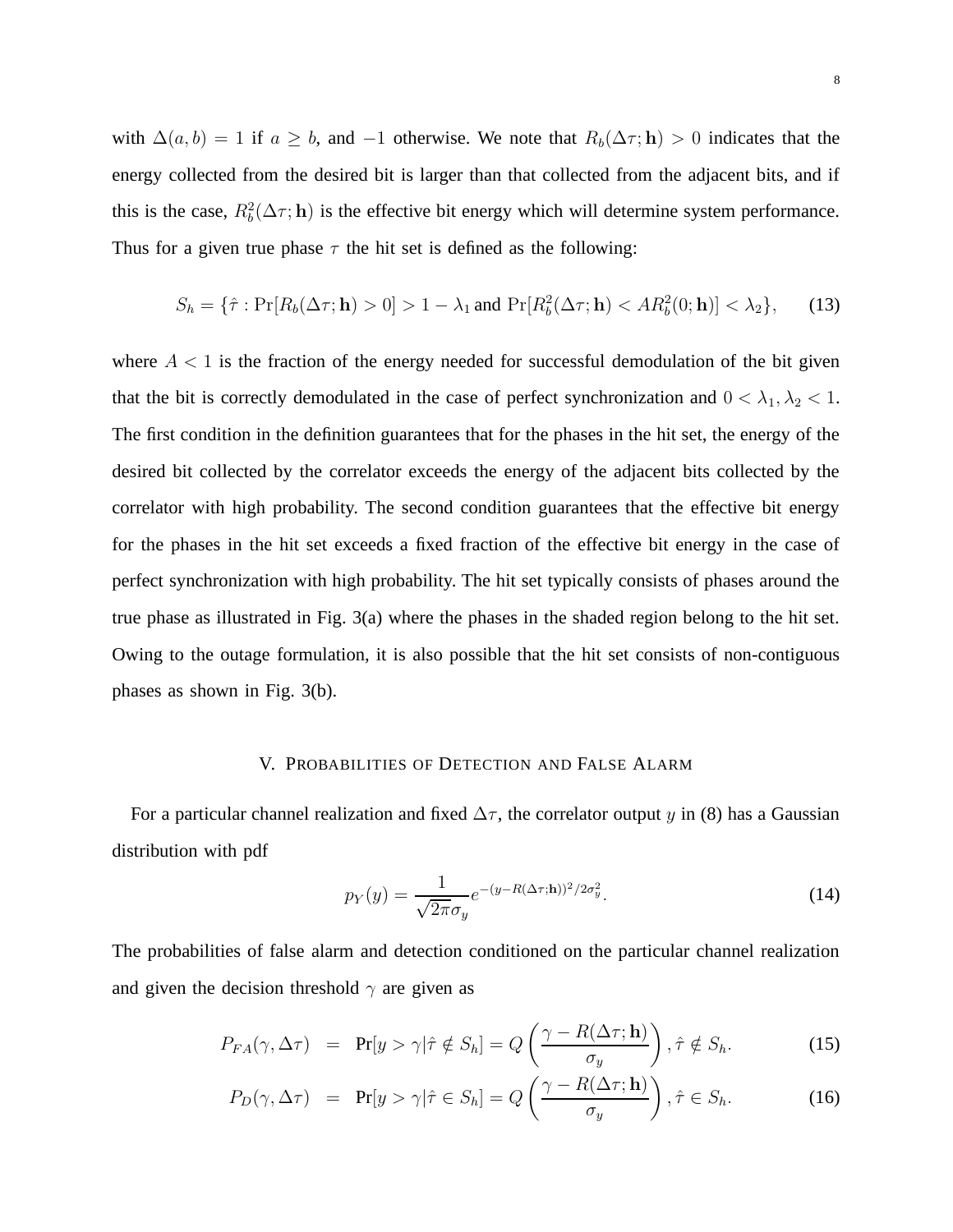9

The false alarm probability averaged over the channel realizations is given by

$$
E_h[P_{FA}(\gamma, \Delta \tau)] = E_h\left[Q\left(\frac{\gamma - R(\Delta \tau; \mathbf{h})}{\sigma_y}\right)\right]. \tag{17}
$$

The Gil-Pelaez lemma [17] gives an alternative form of the  $Q$  function as

$$
Q(x) = \frac{1}{2} - \frac{1}{\pi} \int_0^\infty \frac{1}{t} e^{-t^2/2} \sin(tx) dt.
$$
 (18)

Substituting this form of the  $Q$  function we get

$$
E_h[P_{FA}(\gamma, \Delta \tau)] = E_h \left[ \frac{1}{2} - \frac{1}{\pi} \int_0^{\infty} \frac{1}{t} e^{-t^2/2} \sin t \left( \frac{\gamma - R(\Delta \tau; \mathbf{h})}{\sigma_y} \right) dt \right]
$$
  
\n
$$
= \frac{1}{2} - \frac{1}{\pi} \int_0^{\infty} \frac{1}{t} e^{-t^2/2} E_h \left[ \sin t \left( \frac{\gamma - R(\Delta \tau; \mathbf{h})}{\sigma_y} \right) \right] dt
$$
  
\n
$$
= \frac{1}{2} - \frac{1}{\pi} \int_0^{\infty} \frac{1}{t} e^{-t^2/2} \text{Im} \left\{ E_h \left[ e^{j \left( \frac{\gamma - R(\Delta \tau; \mathbf{h})}{\sigma_y} \right)t} \right\} dt
$$
  
\n
$$
= \frac{1}{2} - \frac{1}{\pi} \int_0^{\infty} \frac{1}{t} e^{-t^2/2} \text{Im} \left\{ e^{\frac{j\gamma t}{\sigma_y}} E_h \left[ e^{\frac{-jR(\Delta \tau; \mathbf{h})t}{\sigma_y}} \right] \right\} dt
$$
  
\n
$$
= \frac{1}{2} - \frac{1}{\pi} \int_0^{\infty} \text{Im} \left\{ \frac{1}{t} e^{-t^2/2} e^{\frac{j\gamma t}{\sigma_y}} \phi_R \left( \frac{-t}{\sigma_y} \right) \right\} dt
$$
  
\n
$$
= \frac{1}{2} - \frac{1}{2\pi} \int_0^{\infty} \text{Im} \left\{ \frac{1}{t} e^{-t + \frac{j\gamma \sqrt{2t}}{\sigma_y}} \phi_R \left( \frac{-\sqrt{2t}}{\sigma_y} \right) \right\} dt, \qquad (19)
$$

where  $\phi_R$  is the characteristic function of  $R(\Delta \tau; h)$ . From (8),  $R(\Delta \tau; h)$  is a linear combination of independent random variables and hence its characteristic function is given by

$$
\phi_R(\omega) = \prod_{k=0}^{N_{tap}-1} \phi_k(M\sqrt{P_r}r_k(\Delta \tau)\omega),\tag{20}
$$

where  $\phi_k(\cdot)$ 's are the characteristic functions of the Nakagami-*m* distributed  $h_k$ 's. Since finite limits of integration are more suitable for numerical integration we substitute  $t = \tan \theta$  to get

$$
E_h[P_{FA}(\gamma, \Delta \tau)] = \frac{1}{2} - \frac{1}{\pi} \int_0^{\frac{\pi}{2}} \text{Im} \left\{ \frac{e^{-\tan \theta + \frac{j\gamma \sqrt{2 \tan \theta}}{\sigma_y}}}{\sin 2\theta} \phi_R \left( \frac{-\sqrt{2 \tan \theta}}{\sigma_y} \right) \right\} d\theta. \tag{21}
$$

We get a similar expression for the average probability of detection.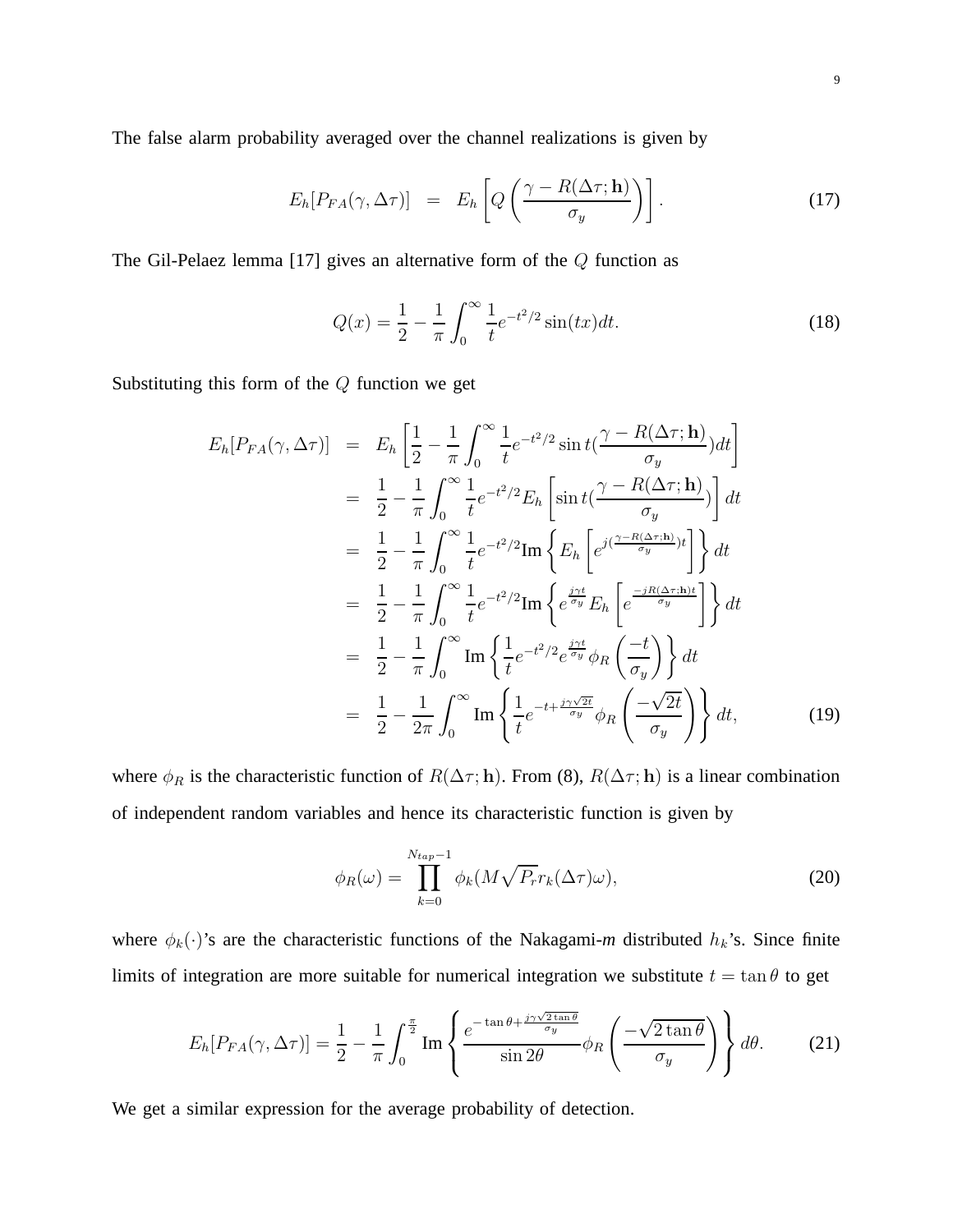#### VI. MEAN ACQUISITION TIME ANALYSIS OF SERIAL SEARCH

We choose the decision threshold  $\gamma_d$  to be the minimum threshold such that the maximum of the average false alarm probability over  $\hat{\tau} \notin S_h$  is not greater than a given constant  $\delta$ .

$$
\gamma_d = \operatorname*{argmin}_{\gamma} \max_{\hat{\tau} \notin S_h} E_h[P_{FA}(\gamma, \Delta \tau)] \le \delta. \tag{22}
$$

We define a *hit* or acquisition event as the event when the decision threshold is exceeded for some  $\hat{\tau} \in S_h$ . We define a *miss* as the event when the decision threshold is not exceeded for all  $\hat{\tau} \in S_h$ . If the correlator outputs for different phase evaluations are assumed to be independent, then the average probability of a hit for a particular  $\hat{\tau}$  is  $E_h[P_D(\Delta \tau)]$  and the average probability of a miss is given by

$$
P_M = \prod_{\hat{\tau} \in S_h} (1 - E_h[P_D(\gamma, \Delta \tau)]). \tag{23}
$$

Although the average probability of a miss is a potential indicator of acquisition system performance, a more appropriate metric is the mean acquisition time. The mean acquisition time depends on the search strategy employed and to illustrate the effect of the choice of  $G$ , we assume that a serial search strategy is used. Owing to our definition, the hit set  $S_h$  consists of one or more clusters of hypothesized phases within the search space. The search space is the set  $S_p = \{nT_c : n \in \mathbb{Z} \text{ and } 0 \leq n \leq N_s - 1\}$  where  $N_s = N_{th}N_h$ . Let  $S_h$  consist of L disconnected clusters of phases within the search space where the size of the  $l^{th}$  cluster is  $H_l$ . Let H be the size of  $S_h$  where  $H = \sum_{l=1}^L H_l$ . Let the location of the  $l^{th}$  cluster within the search space be  $A_l$  where  $1 \leq A_1 \leq A_2 \leq \ldots \leq A_L \leq N_s$ . We will find it convenient to define  $B_l$  to be the position of the last phase of the  $l^{th}$  cluster where  $H_l = B_l - A_l + 1$ . Thus the  $l^{th}$  cluster consists of the phases  $\{(A_l - 1)T_c, A_lT_c, \ldots, (B_l - 1)T_c\}$ . The initial value of the hypothesized phase which corresponds to the starting point of the search is chosen at random from the set  $S_p$ .

We need to consider all possible sequences of events leading to a hit or acquisition event. The mean acquisition time can then be calculated as the average of the times taken for each of the acquisition events. An acquisition event is defined by a particular position  $n$  of the initial value of the hypothesized phase in  $S_p$ , the position  $(l, i)$  of the hypothesized phase in  $S_h$  where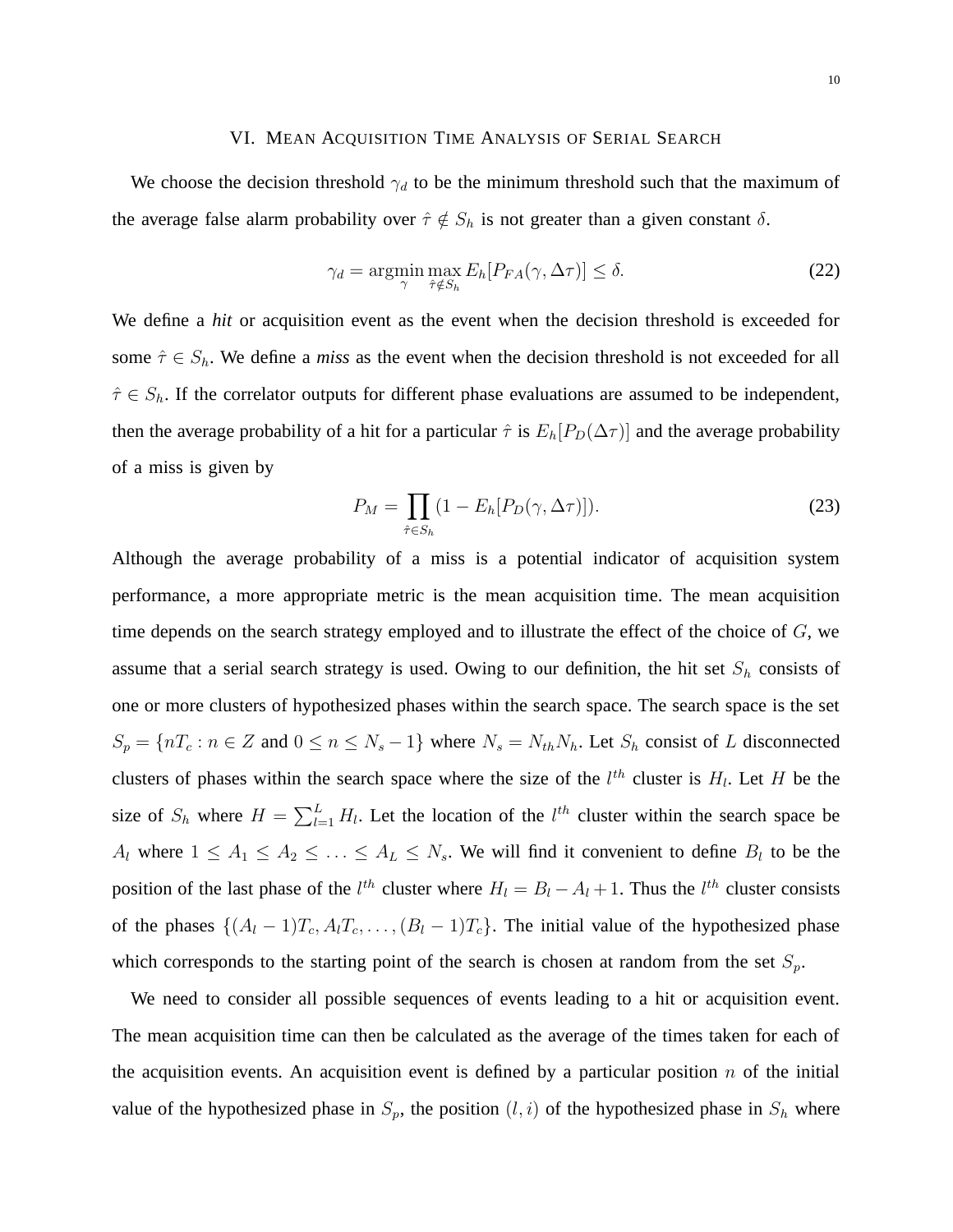we have a hit where l is the index of the cluster and i is the position of the phase within that cluster, a particular number of misses j of  $S_h$ , and a particular number of false alarms k in hypothesized phases evaluated which do not belong to  $S_h$ . Let  $T_{acq}(n)$  be the mean acquisition time conditioned on the event that the serial search starts at the  $n^{th}$  position in  $S_p$  i.e. the initial value of the hypothesized phase is  $(n - 1)T_c$ . Then the mean acquisition time is

$$
\bar{T}_{acq} = \frac{1}{N_s} \sum_{n=1}^{N_s} T_{acq}(n).
$$
\n(24)

Without loss of generality, we can assume that  $A_1 = 1$ . First, suppose that the initial value of the hypothesized phase lies to the right of the last cluster i.e.  $n \in \{B_L + 1, B_L + 2, \ldots, N_s\}$ . The total acquisition time for a particular acquisition event defined by  $(n, j, k, l, i)$  is then

$$
T(n,j,k,l,i) = (N_s - n + 1)T + jN_sT + kT_{fa} + (A_l + i - 1)T
$$
  
=  $(N_s - n + jN_s + A_l + i)T + kT_{fa}$  (25)

where T is the dwell time for the evaluation of one hypothesized phase and  $T_{fa}$  is the time required to reject a hypothesized phase not in  $S_h$  when a false alarm occurs. The total number of hypothesized phases evaluated for this event is  $N_s - n + jN_s + A_l + i$ , the total number of evaluated phases which belong to  $S_h$  is  $jH + \sum_{m=1}^{l-1} H_m + i$ , and the total number of evaluated phases which do not belong to  $S_h$  is thus  $K = N_s - n + j(N_s - H) + A_l - \sum_{m=1}^{l-1} H_m$ . Let  $P_d(l, i)$ denote the average probability of detection of the  $i^{th}$  phase in the  $l^{th}$  cluster of the hit set. The average probability of the serial search missing the  $l^{th}$  cluster is  $P_M(l) = \prod_{i=1}^{H_l} [1 - P_d(l, i)]$ . Let  $P_M = \prod_{l=1}^L P_M(l)$  be the average probability of the serial search missing  $S_h$ . Then the probability of j misses of  $S_h$  followed by a hit at the phase in  $S_h$  which is at the  $i^{th}$  position of the *l*<sup>th</sup> cluster is  $P_M^j P_h(l, i) \prod_{c=1}^{l-1} P_M(c)$  where  $P_h(l, i) = P_d(l, i) \prod_{r=1}^{i-1} [1 - P_d(l, r)]$ . To simplify the analysis, we assume that the average probability of false alarm at the each of the phases not in  $S_h$  is  $P_{fa} = \delta$ . Then the average probability of the occurrence of k false alarms is given by  $\binom{K}{k} P_{fa}^k (1 - P_{fa})^{K-k}$ . To see the reasoning behind this assumption, recall that the decision threshold is chosen such that the maximum of the average false alarm probability over all hypothesized phases not in  $S_h$  is not greater than  $\delta$ . Thus there may be phases not in  $S_h$  where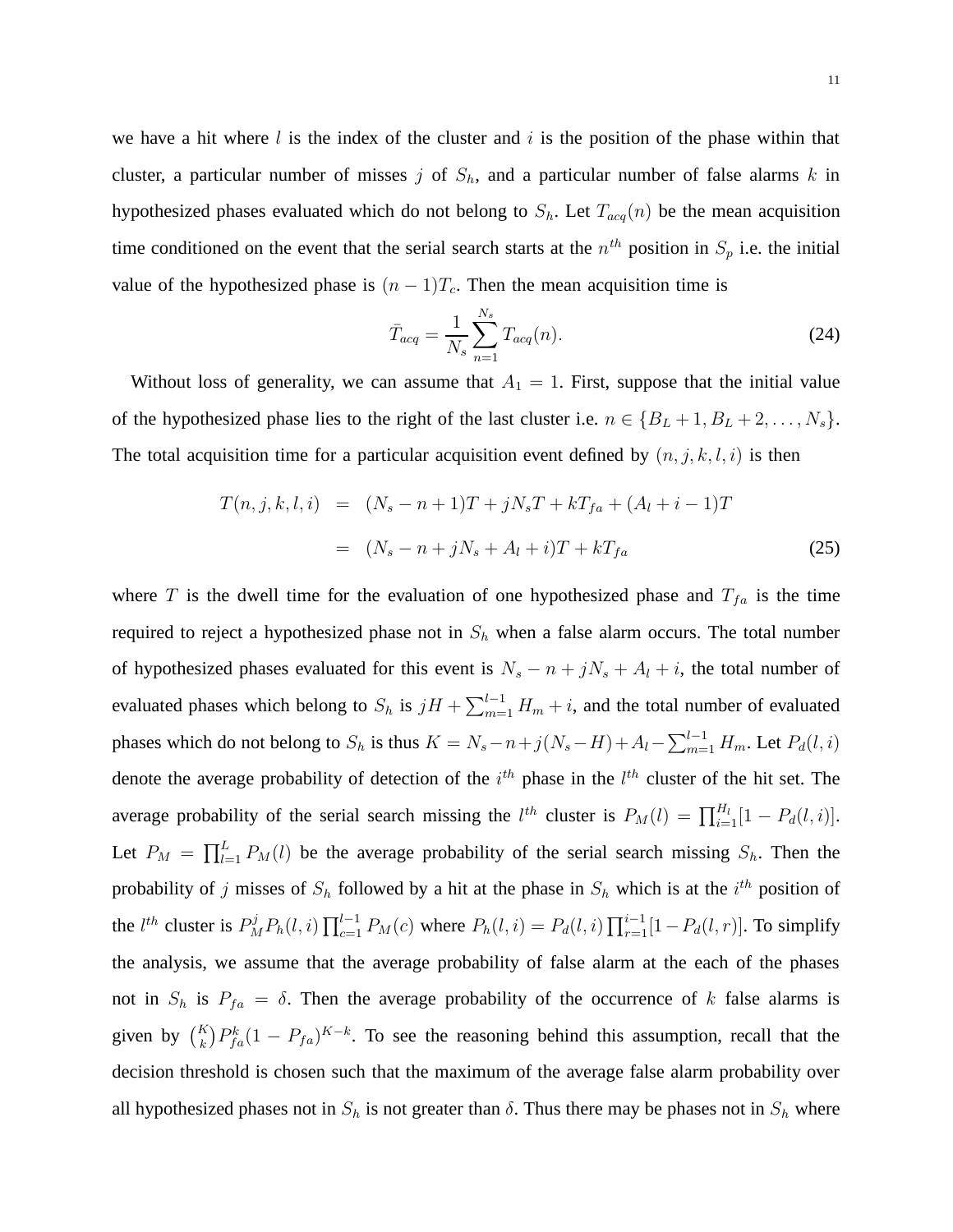the average probability of false alarm is less than  $\delta$ . The average probability of the occurrence of k false alarms will involve a summation over  $\binom{N_s-H}{k}$  events with distinct probabilities making the analysis intractable. The mean acquisition time obtained by making this assumption will be an upperbound for the actual mean acquisition time.

The mean acquisition time conditioned on the starting point of the serial search is given by

$$
T_{acq}(n) = \sum_{l=1}^{L} \sum_{i=1}^{H_l} \sum_{j=0}^{\infty} \sum_{k=0}^{K} T(n, j, k, l, i) {K \choose k} P_{fa}^{k} (1 - P_{fa})^{K-k} P_{M}^{j} P_{h}(l, i) \prod_{c=1}^{l-1} P_{M}(c) \tag{26}
$$

Evaluating the innermost summation we get

$$
T(n, j, l, i) = \sum_{k=0}^{K} [kT_{fa} + (N_s - n + jN_s + A_l + i)T] \binom{K}{k} P_{fa}^k (1 - P_{fa})^{K-k}
$$
  
\n
$$
= KP_{fa}T_{fa} + (N_s - n + jN_s + A_l + i)T
$$
  
\n
$$
= [N_s - n + j(N_s - H) + A_l - \sum_{m=1}^{l-1} H_m] P_{fa} T_{fa}
$$
  
\n
$$
+ (N_s - n + jN_s + A_l + i)T.
$$
 (27)

Averaging over the number of misses  $j$  of the hit set we get

$$
T(n, l, i) = \sum_{j=0}^{\infty} T(n, j, l, i) P_M^j
$$
  
= 
$$
\frac{(N_s - n + A_l)(T + P_{fa}T_{fa}) + iT - P_{fa}T_{fa} \sum_{m=1}^{l-1} H_m}{1 - P_M} + \frac{N_s T + (N_s - H) P_{fa}T_{fa}}{(1 - P_M)^2} P_M.
$$
 (28)

Averaging over the position i within the  $l^{th}$  cluster we get

$$
T(n,l) = \sum_{i=1}^{H_l} T(n,l,i) P_h(l,i)
$$
  
= 
$$
\frac{(N_s - n + A_l)(T + P_{fa}T_{fa}) - P_{fa}T_{fa} \sum_{m=1}^{l-1} H_m}{1 - P_M} (1 - P_M(l))
$$
  
+ 
$$
\frac{\sum_{i=1}^{H_l} iTP_h(l,i)}{1 - P_M} + \frac{N_sT + (N_s - H)P_{fa}T_{fa}}{(1 - P_M)^2} P_M(1 - P_M(l)),
$$
 (29)

where we have used the identity  $\sum_{i=1}^{H_l} P_h(l, i) = 1 - P_M(l)$ . Finally, averaging over the cluster index l we get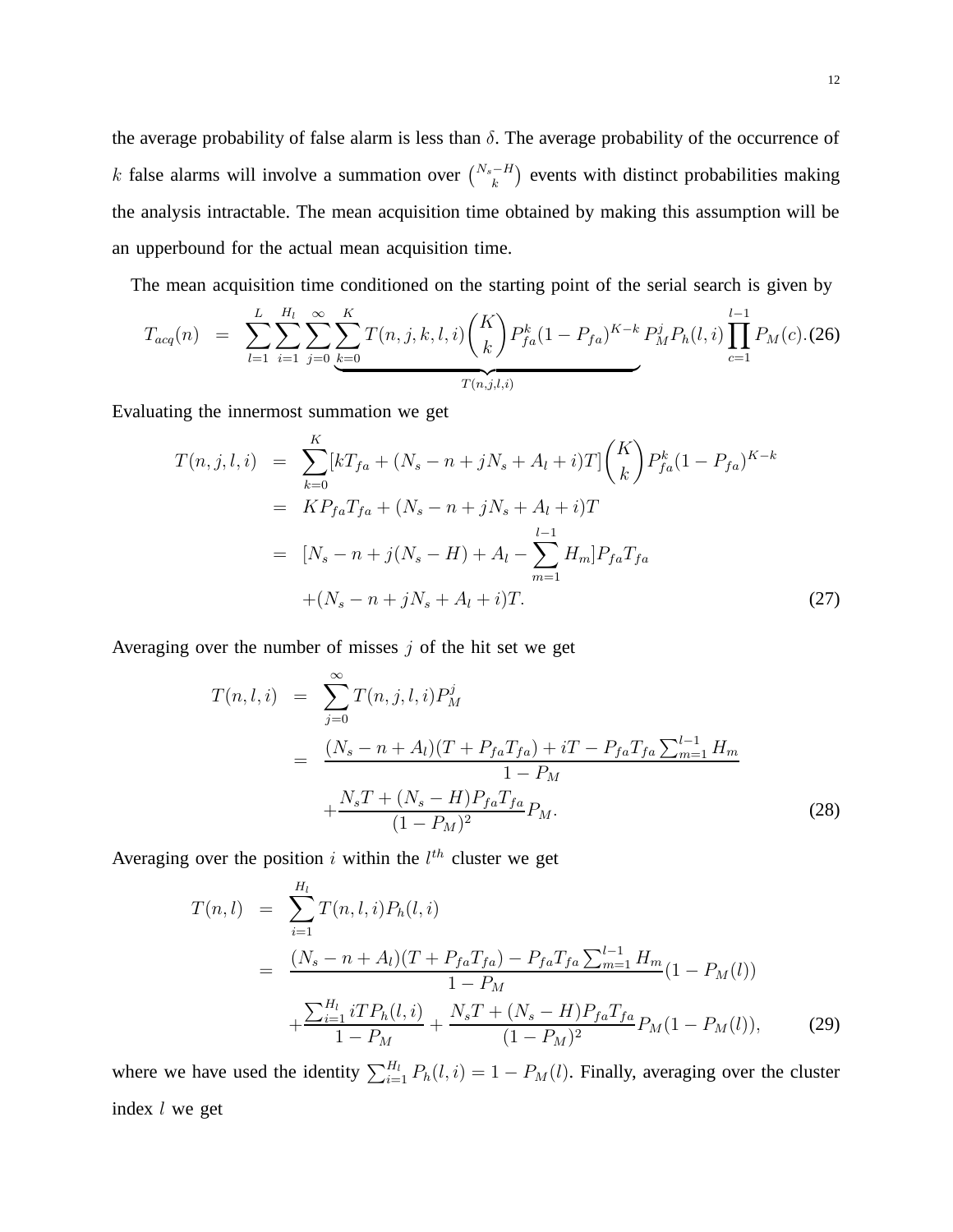$$
T_{acq}(n) = \sum_{l=1}^{L} T(n, l) \prod_{c=1}^{l-1} P_M(c)
$$
  
=  $(N_s - n)(T + P_{fa}T_{fa}) + \frac{N_s T + (N_s - H)P_{fa}T_{fa}}{(1 - P_M)}P_M$   
+  $\frac{\sum_{l=1}^{L} [A_l(T + P_{fa}T_{fa}) - P_{fa}T_{fa} \sum_{m=1}^{l-1} H_m](1 - P_M(l)) \prod_{c=1}^{l-1} P_M(c)}{1 - P_M}$   
+  $\frac{\sum_{l=1}^{L} \sum_{i=1}^{H_l} iTP_h(l, i) \prod_{c=1}^{l-1} P_M(c)}{1 - P_M},$  (30)

where we have used the identity  $\sum_{l=1}^{L} (1 - P_M(l)) \prod_{c=1}^{l-1} P_M(c) = 1 - P_M$ .

Now suppose that the initial value of the hypothesized phase falls in the last cluster of  $S_h$ i.e.  $n \in \{A_L, A_L + 1, \ldots, B_L\}$ . Let m be the total number of phases evaluated for a particular acquisition event. We can partition the set of acquisition events into two sets, one containing those events for which  $m \leq B_L - n + 1$  and the other containing those events for which  $m > B<sub>L</sub> - n + 1$ . The mean acquisition time for events in the first set is just  $mT$  and for events in the second set it is  $T_{acq}(B_L + 1) + (B_L - n + 1)T$  where  $T_{acq}(B_L + 1)$  is obtained from (30). Averaging over the total number of phases evaluated we get

$$
T_{acq}(n) = \sum_{i=n}^{B_L} (i - n + 1) T P_d(L, i) \prod_{j=n}^{i-1} (1 - P_d(L, j))
$$
  
 
$$
+ (T_{acq}(B_L + 1) + (B_L - n + 1) T) \prod_{j=n}^{B_L} (1 - P_d(L, j)).
$$
 (31)

Now suppose the initial value of the hypothesized phase falls between the  $(L-1)$ <sup>th</sup> and  $L^{th}$ clusters i.e.  $n \in \{B_{L-1}+1, B_L, \ldots, A_L-1\}$ . The mean acquisition time in this case is the sum of the average time taken by the search process before it evaluates the first phase of the  $L^{th}$ cluster and  $T_{acq}(A_L)$ , the mean acquisition time conditioned on the event that the search process starts at the first phase of the  $L^{th}$  cluster which is obtained from (31).

$$
T_{acq}(n) = (A_L - n)(T + P_{fa}T_{fa}) + T_{acq}(A_L)
$$
\n(32)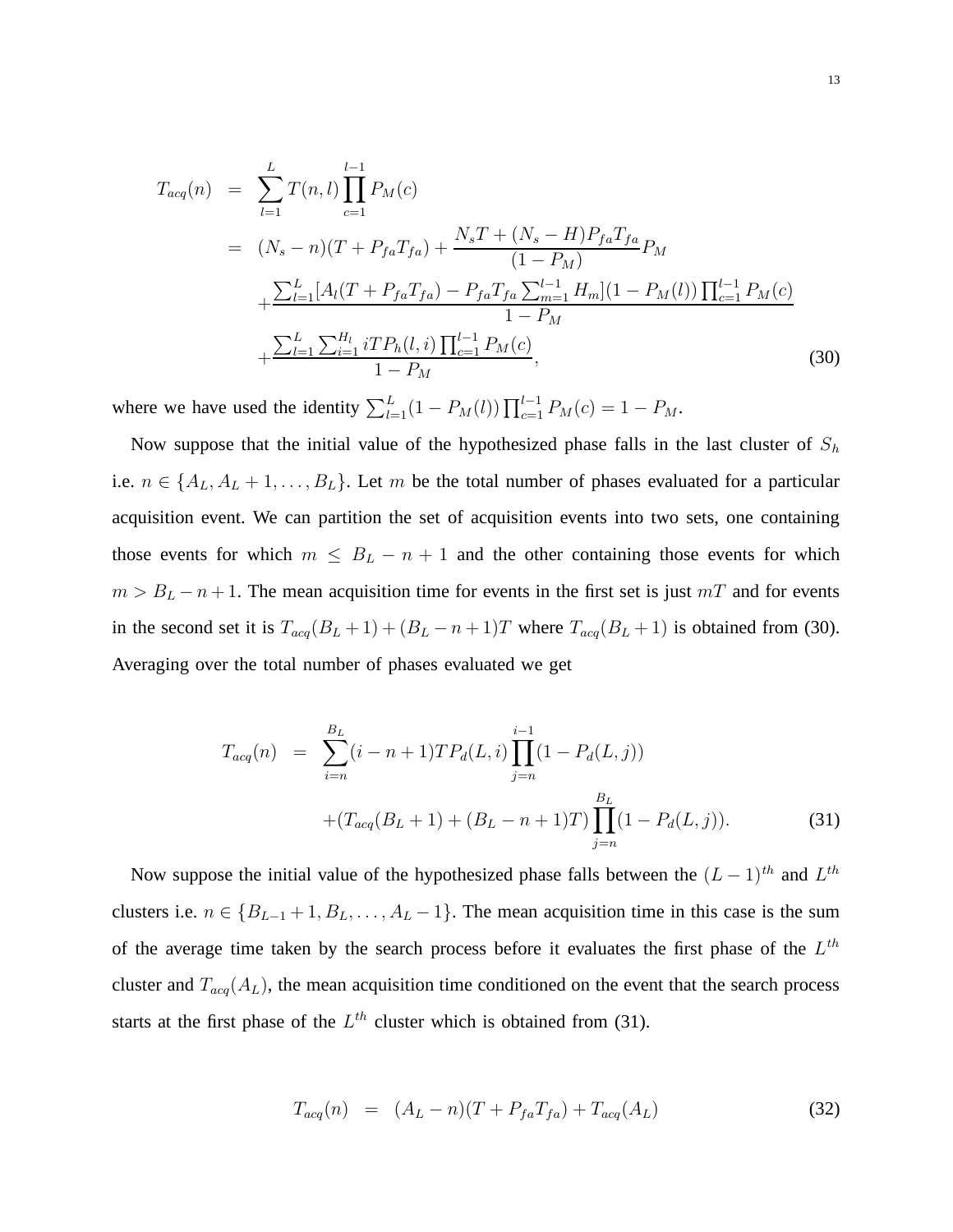Proceeding in this recursive manner, we obtain the conditional mean acquisition times  $T_{acq}(n)$ for all values of n. The mean acquisition time is obtained by substituting these values in  $(24)$ .

## VII. RESULTS

In this section, we study the effect of the EGC window length  $G$  on the size of the hit set  $|S_h|$ , the average probability of a miss  $P_M$  and the mean acquisition time  $\bar{T}_{acq}$  by choosing the following values for the system parameters. The TH sequence period  $N_{th} = 1024$ ,  $N_h = 16$ , the length of the channel response  $N_{tap} = 100$ , and the number of monocycles modulated by one bit  $N_b = 8$ . We assume that  $E_{tot} = -20.4$  dB which is its mean value when the transmitter-receiver (T-R) separation is 10 m [15]. We choose the power ratio  $r = -4$  dB, decay constant  $\epsilon = 16.1$ dB and fading figures  $m_k = 3.5 - \frac{kT_c}{73}$ ,  $0 \le k \le N_{tap} - 1$ , which are their mean values given in [15].

Fig. 4 shows the variation of the size of the hit set as a function of the EGC window length for  $\lambda_1 = \lambda_2 = 10^{-3}$  and the fraction of energy needed for successful demodulation  $A = 0.5$  and 0.75. We note that as the fraction of energy needed for successful demodulation is increased, the size of the hit set decreases for a given EGC window length. This is due to the fact that there are fewer hypothesized phases which satisfy a more stringent energy requirement. There is an initial increase in the size of the hit set as  $G$  is increased because the EGC window is able to collect the required amount of energy for hypothesized phases moderately away from the true phase. Thus for small values of  $G$ , more hypothesized phases are included in the hit set as  $G$  is increased. For large values of  $G$ , we observe that the size of the hit set does not change significantly. This is due to the fact that for large  $G$  the energy of the adjacent bits collected by the EGC window is significant, reducing the effective bit energy  $R_b^2(\Delta \tau; \mathbf{h})$  and preventing the inclusion of a significant number of hypothesized phases into the hit set.

Fig. 5 shows the effect of G on the probability of a miss  $P_M$  for  $A = 0.5$  and 0.75. For each value of A, we plot  $P_M$  for the average energy to noise ratio  $\frac{P_r E_{tot}}{\sigma^2} = -10$  dB and  $-20$  dB. There is an substantial decrease in  $P_M$  for moderate values of G but the decrease is insignificant when  $G$  is large.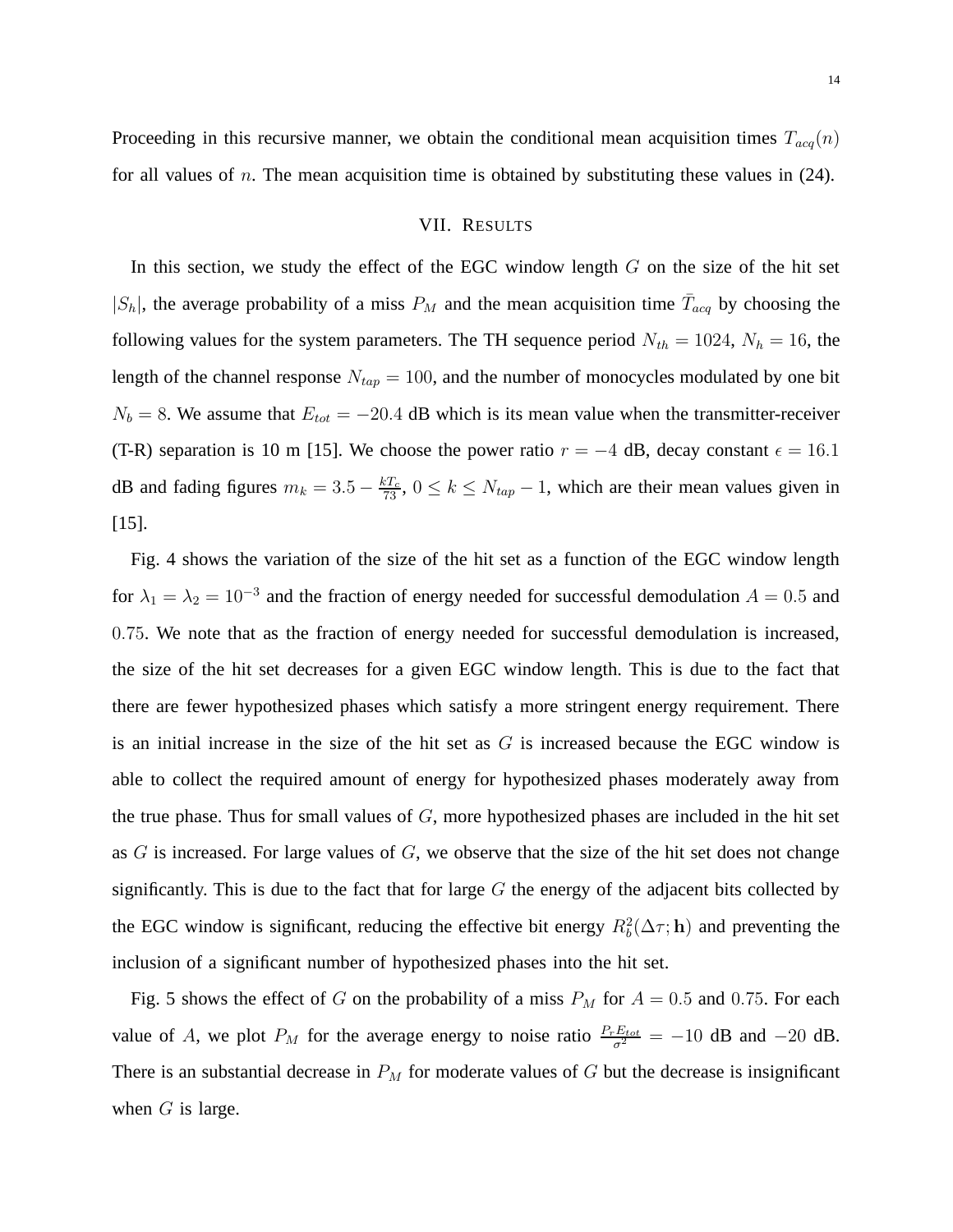To study the effect of G on the mean acquisition time  $\bar{T}_{acq}$ , we assume that the dwell time is equal to one period of the TH sequence i.e.  $M = 1$  and  $T = N_{th}N_hT_c$ . The false alarm penalty time  $T_{fa}$  is assumed to be 5T. Fig. 6 shows the mean acquisition time in seconds as a function of G. For all the values of A and  $\frac{P_rE_{tot}}{\sigma^2}$  considered, the mean acquisition time increases initially and then decreases significantly. For large  $G$ , the decrease in the mean acquisition time is marginal. The minimum mean acquisition time is seen to be of the order of a second which is too high from a practical system viewpoint. This is due to the large search space and the fact that the serial search has to evaluate a considerable number of phases on the average before it encounters the hit set. This issue can be alleviated by a parallel search strategy. We also observe that the mean acquisition time does not depend on the average energy to noise ratio for large values of G. This is due to the fact that a large EGC window collects a significant amount of energy even when the hypothesized phase is not in the hit set. This energy is comparable to the energy collected for phases in the hit set. Thus a threshold which constrains the maximum average probability of false alarm to be less than  $\delta$  also constrains the average probability of detection to approximately the same value irrespective of the magnitude of the energy available in the multipaths.

#### VIII. CONCLUSIONS

We have analyzed an acquisition sytem for UWB signals which performs EGC to utilize the energy in the multipaths. By considering system performance subsequent to acquisition, the set of phases which can be considered a *hit* was obtained. With mean acquisition time as the metric for system performance, we observe that a significant gain can be obtained by a system performing EGC. The far from practical values of the mean acquisition time obtained motivate the need for a parallel search strategy and the development of acquisition schemes capable of reducing the search space.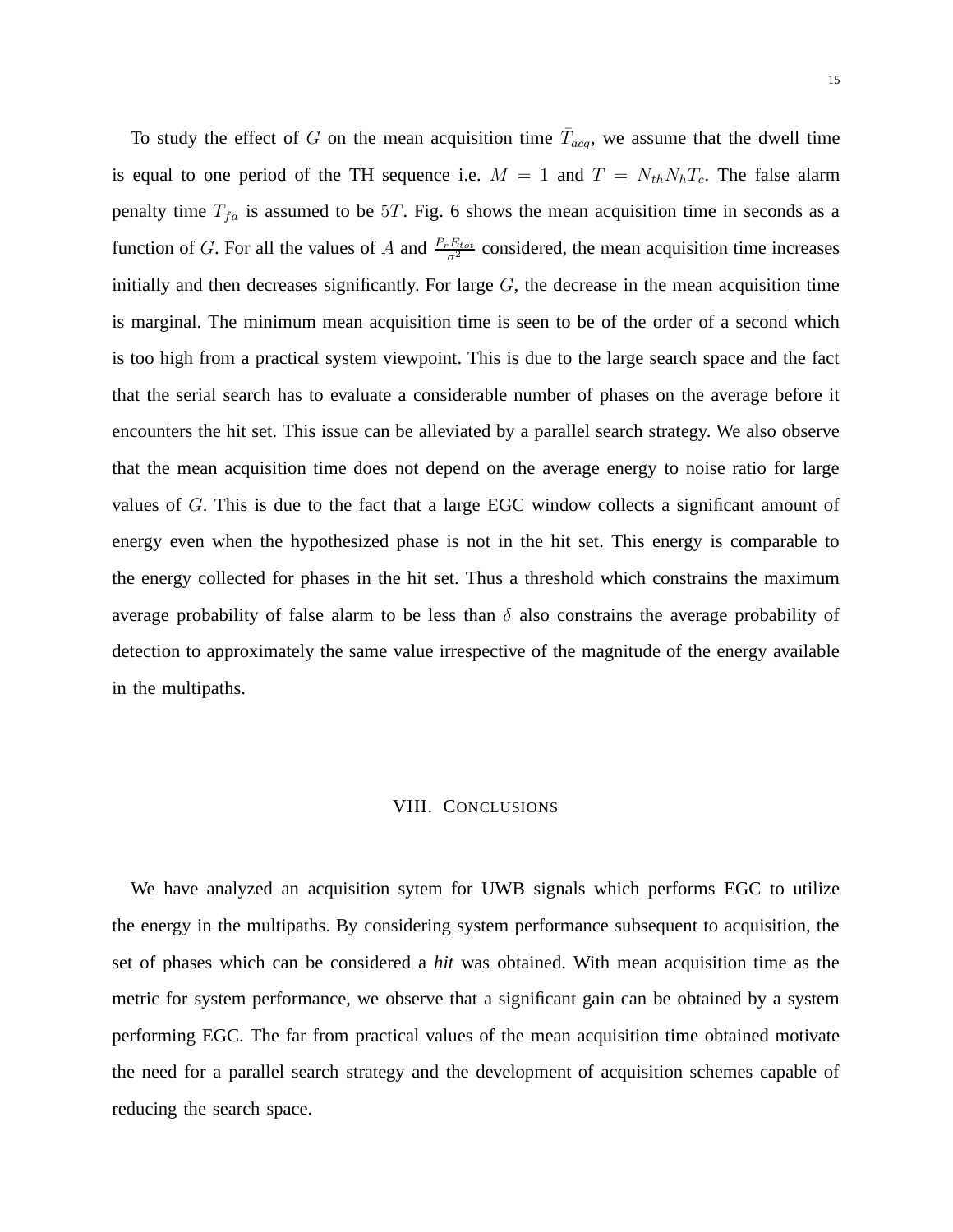## APPENDIX

## *A. Average number of MPCs collected*

The calculation of the expected value of  $r_k(\Delta \tau)$  is made easy by the observation that it is a sum of Bernoulli distributed random variables.

$$
r_k(\alpha T_{th} + \beta T_c) = \sum_{l=0}^{N_{th}-1} \sum_{i=-S_m}^{S} \sum_{j=0}^{G-1} \chi(c_l + j + \beta, c_{l+i+\alpha} + k + iN_h)
$$
(33)

Bernoulli random variable

Hence the expected value is just the sum of the probabilities of the events of each Bernoulli random variable taking the value 1.

$$
Pr[\sum_{j=0}^{G-1} \chi(c_l + j + \beta, c_{l+i+\alpha} + k + iN_h) = 1]
$$
\n
$$
= Pr[\bigcup_{j=0}^{G-1} (c_{l+i+\alpha} + k + iN_h = c_l + j + \beta)]
$$
\n
$$
= \sum_{j=0}^{G-1} Pr[c_{l+i+\alpha} + k + iN_h = c_l + j + \beta]
$$
\n
$$
= \sum_{j=0}^{G-1} \sum_{m} Pr[c_{l+i+\alpha} + k + iN_h = m \mid c_l + j + \beta = m]Pr[c_l + j + \beta = m]
$$
\n
$$
= \sum_{j=0}^{G-1} \sum_{m=j+\beta}^{j+\beta+N_h-1} Pr[c_{l+i+\alpha} + k + iN_h = m \mid c_l + j + \beta = m]Pr[c_l + j + \beta = m]
$$
\n
$$
= \sum_{j=0}^{G-1} \sum_{m=j+\beta}^{j+\beta+N_h-1} \frac{1}{N_h} Pr[c_{l+i+\alpha} + k + iN_h = m \mid c_l + j + \beta = m]
$$
\n
$$
= \sum_{j=0}^{G-1} \sum_{m=j+\beta}^{j+\beta+N_h-1} \frac{1}{N_h} Pr[c_{l+i+\alpha} + k + iN_h = m]
$$
\n
$$
= \sum_{j=0}^{G-1} \sum_{m=j+\beta}^{j+\beta+N_h-1,k+N_h+N_h-1} \frac{1}{N_h^2}
$$
\n
$$
= \sum_{j=0}^{G-1} \frac{\min\{j+\beta,N_h+ik_h\}}{m = max\{j+\beta,k+iN_h\}} \frac{1}{N_h^2}
$$
\n(34)

The sixth equality in the above calculation is due to the random sequence assumption which does not hold if  $i + \alpha = 0 \pmod{N_{th}}$ . If there is an  $i_1 \in \{-S_m, -S_m + 1, \ldots, S-1, S\}$  such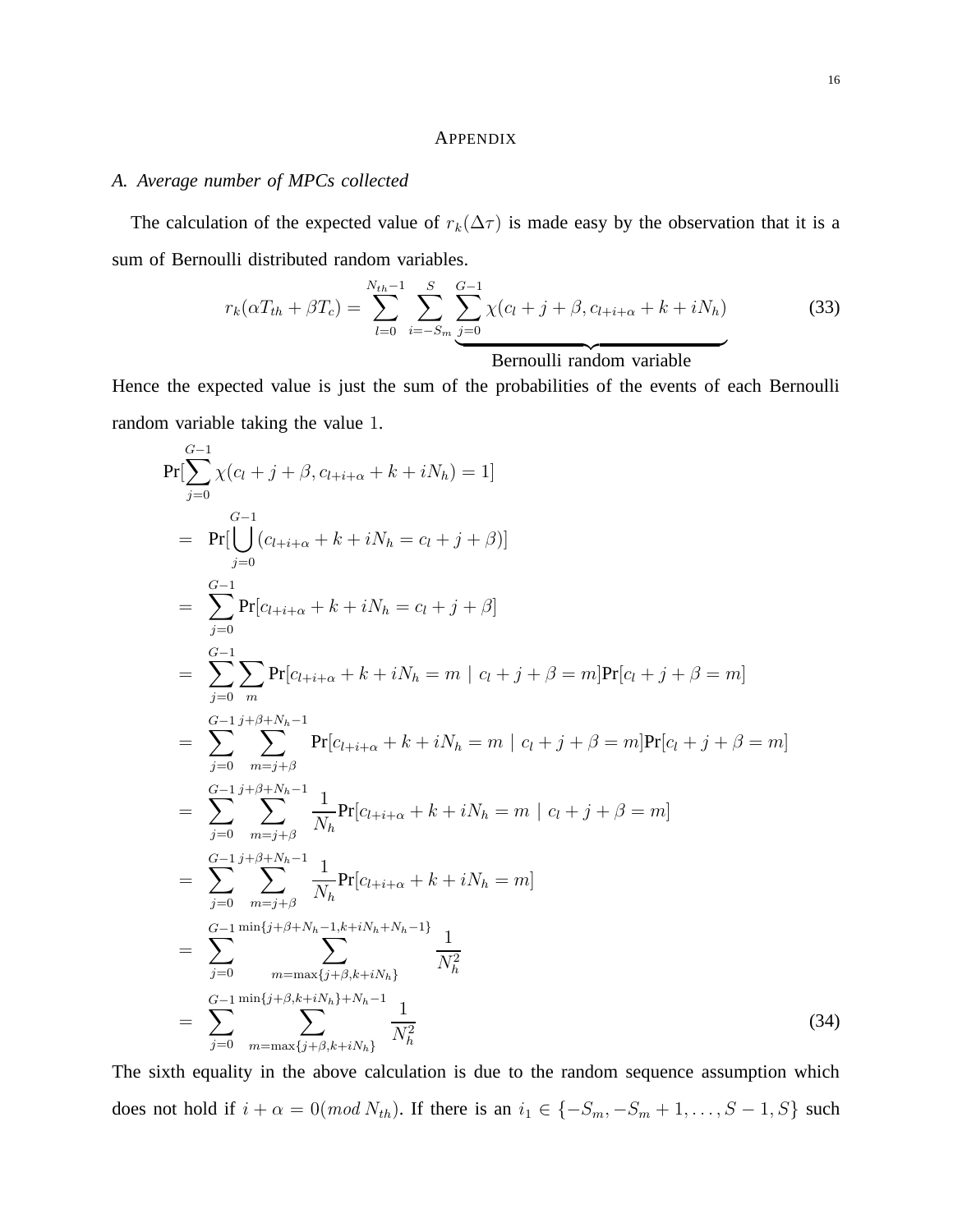that  $i_1 + \alpha = 0 \pmod{N_{th}}$ , we have

$$
Pr[\sum_{j=0}^{G-1} \chi(c_l + j + \beta, c_{l+i_1+\alpha} + k + i_1 N_h) = 1]
$$
  
=  $U(\beta + G - 1, k + i_1 N_h)U(k + i_1 N_h, \beta),$  (35)

where  $U(a, b) = 1$  if  $a \ge b$  and 0 otherwise. In general, we have

$$
r_k(\alpha T_{th} + \beta T_c) = N_{th}U(\beta + G - 1, k + i_1 N_h)U(k + i_1 N_h, \beta)
$$
  
+ 
$$
\sum_{l=0}^{N_{th}-1} \sum_{\substack{i=-S_m \\ i \neq i_1}}^{S} \sum_{j=0}^{G-1} \chi(c_l + j + \beta, c_{l+i+\alpha} + k + i N_h).
$$
 (36)

The expected value of the second term on the right hand side is calculated as before.

# *B. Noise Variance Calculation*

We assume the TH sequence to be a random sequence to calculate the average noise variance  $E[\sigma_y^2]$  of the noise collected by the correlator.

$$
\frac{\sigma_y^2}{\sigma^2} = MN_{th}G + 3M \sum_{l=0}^{N_{th}-1} (\text{Overlap of } l^{th} \text{ and } (l+1)^{th} \text{ windows})
$$
  
+5M  $\sum_{l=0}^{N_{th}-1} (\text{Overlap of } l^{th}, (l+1)^{th} \text{ and } (l+2)^{th} \text{ windows})$   
+7M  $\sum_{l=0}^{N_{th}-1} (\text{Overlap of } l^{th}, (l+1)^{th}, (l+3)^{th} \text{ and } (l+4)^{th} \text{ windows})$   
+ $(2k-1)M \sum_{l=0}^{N_{th}-1} (\text{Overlap of } l^{th}, (l+1)^{th}, \dots, (l+k)^{th} \text{ windows}),$  (37)

where  $k = \lceil \frac{G-1}{N_h} \rceil$  $\frac{d^2-1}{N_h}$ . Overlap between two consecutive EGC windows is given by

$$
\sum_{j=0}^{G-1} U(c_l + G - 1, c_{l+1} + N_h + j).
$$
 (38)

Similarly, overlap between three consecutive EGC windows is given by

$$
\sum_{j=0}^{G-1} U(c_l + G - 1, c_{l+2} + 2N_h + j)U(c_{l+1} + N_h + G - 1, c_{l+2} + 2N_h + j).
$$
 (39)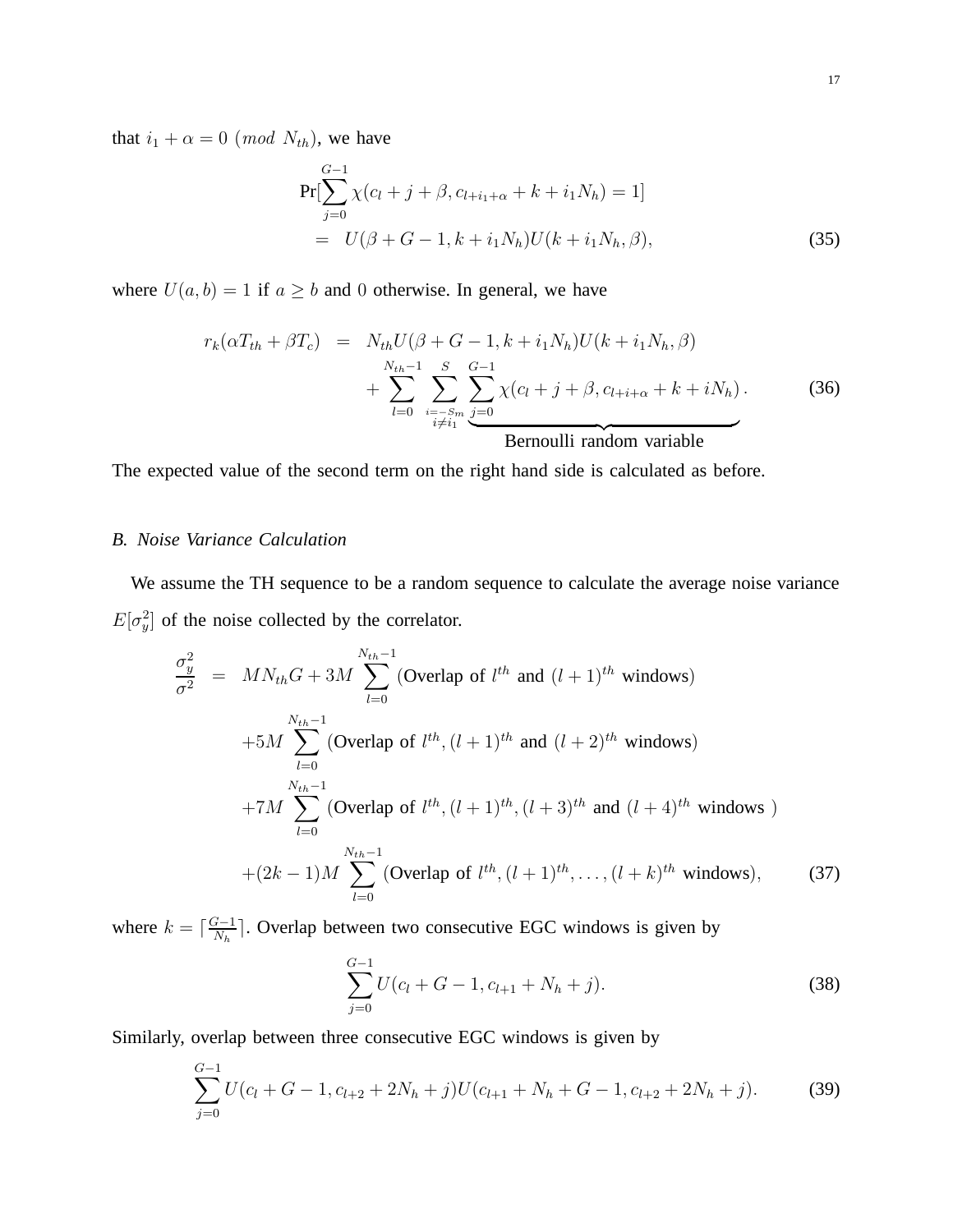Noting the fact that the second term in the above product is nonzero whenever the first term is nonzero the equation for the overlap reduces to

$$
\sum_{j=0}^{G-1} U(c_l + G - 1, c_{l+2} + 2N_h + j).
$$
\n(40)

So in general the overlap between  $i$  consecutive windows is given by

$$
\sum_{j=0}^{G-1} U(c_l + G - 1, c_{l+i-1} + (i-1)N_h + j).
$$
\n(41)

The expected value of the overlap between  $i$  consecutive windows is then given by

$$
\sum_{k=1}^{\infty} k \text{Pr}[\text{Overlap of } i \text{ consecutive windows} = k], \tag{42}
$$

where

Pr[Overlap of *i* consecutive windows = *k*]  
\n= Pr[
$$
\sum_{j=0}^{G-1} U(c_l + G - 1, c_{l+i-1} + (i - 1)N_h + j) = k
$$
]  
\n= Pr[ $c_l + G - 1 = c_{l+i-1} + (i - 1)N_h + k - 1$ ]  
\n= Pr[ $c_l + G = c_{l+i-1} + (i - 1)N_h + k$ ]  
\n=  $\sum_{j=0}^{N_h-1} Pr[c_{l+i-1} + (i - 1)N_h + k = j + G | c_l = j]Pr[c_l = j]$   
\n=  $\sum_{j=0}^{N_h-1} \frac{1}{N_h} Pr[c_{l+i-1} + (i - 1)N_h + k = j + G | c_l = j]$   
\n=  $\sum_{j=0}^{N_h-1} \frac{1}{N_h} Pr[c_{l+i-1} + (i - 1)N_h + k = j + G]$   
\n=  $\sum_{j=max\{0, G-(i-1)N_h-k+1\}}^{j=max\{0, G-(i-1)N_h-k\}} \frac{1}{N_h} Pr[c_{l+i-1} = j]$   
\n=  $\sum_{j=max\{0, G-(i-1)N_h-k\}}^{j=max\{0, G-(i-1)N_h-k\}} \frac{1}{N_h^2}$  (43)

The expected overlaps can be substituted in (37) to get the average noise variance.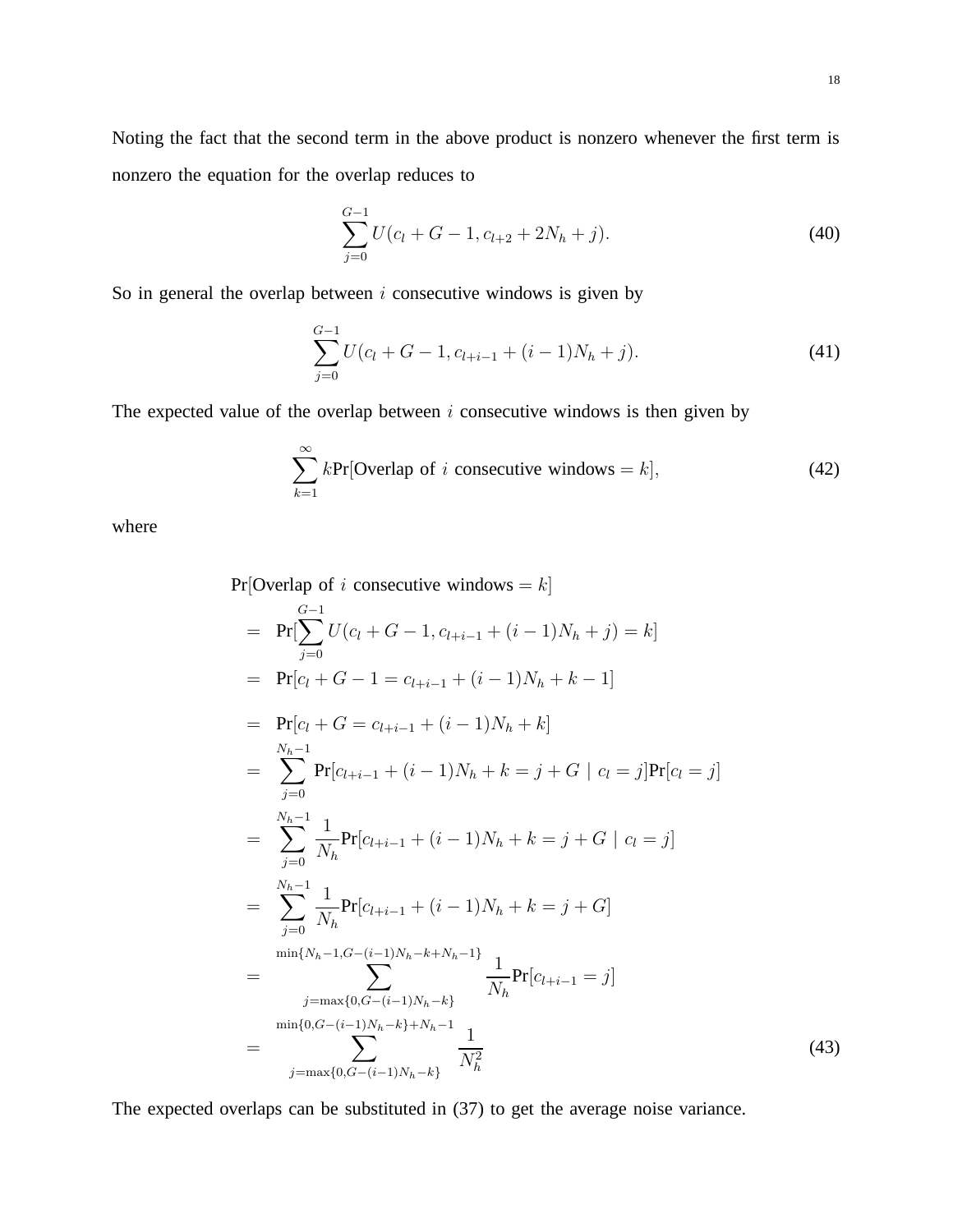#### **REFERENCES**

- [1] M. Z. Win and R. A. Scholtz, "Ultra-wide bandwidth time-hopping spread-spectrum impulse radio for wireless multipleaccess communications," *IEEE Trans. Commun.*, vol. 48, pp. 679–691, Apr. 2000.
- [2] M. Z. Win and R. A. Scholtz, "Impulse radio: How it works," *IEEE Commun.Lett.*, vol. 2, pp. 36–38, Feb. 1998.
- [3] K. Siwiak, "Ultra-wideband radio: Introducing a new technology," in *Proc. 2001 Spring Vehicular Technology Conf.*, pp. 1088–1093, 2001.
- [4] F. Ramirez-Mireles, "Performance of ultrawideband SSMA using time hopping and M-ary PPM," *IEEE J. Select. Areas Commun.*, vol. 19, pp. 1186–1196, Jun. 2001.
- [5] F. Ramirez-Mireles, "On performance of ultra wideband signals in gaussian noise and dense multipath," *IEEE Trans. Veh. Technol.*, vol. 50, pp. 244–249, Jan. 2001.
- [6] M. Z. Win and R. A. Scholtz, "On the robustness of ultra-wide bandwidth signals in dense multipath environments," *IEEE Commun.Lett.*, vol. 2, pp. 51–53, Feb. 1998.
- [7] J. Foerster, E. Green, S. Somayazulu, and D. Leeper, "Ultra-wideband technology for short or medium range wireless communications," *Intel Tech. Journal*, Q2 2001.
- [8] M. Z. Win and R. A. Scholtz, "On the energy capture of ultra-wide bandwidth signals in dense multipath environments," *IEEE Commun.Lett.*, vol. 2, pp. 245–247, Sep. 1998.
- [9] E. Sourour and S. C. Gupta, "Direct-sequence spread-spectrum parallel acquisition in nonselective and frequency-selective Rician fading channels," *IEEE J. Select. Areas Commun.*, vol. 10, pp. 535–544, Apr. 1992.
- [10] B. B. Ibrahim and A. H. Aghvami, "Direct sequence spread spectrum matched filter acquisition in frequency-selective Rayleigh fading channels," *IEEE J. Select. Areas Commun.*, vol. 12, pp. 885–890, Jun. 1994.
- [11] L.-L. Yang and L. Hanzo, "Serial acquisition of DS-CDMA signals in multipath fading mobile channels," *IEEE Trans. Veh. Technol.*, vol. 50, pp. 617–628, Mar. 2001.
- [12] O.-S. Shin and K. B. Lee, "Utilization of multipaths for spread-spectrum code acquisition in frequency-selective Rayleigh fading channels," *IEEE Trans. Commun.*, vol. 49, pp. 734–743, Apr. 2001.
- [13] Y. Ma, F. Chin, B. Kannan, and S. Pasupathy, "Acquisition performance of an ultra wide-band communications system over a multiple-access fading channel," in *Proc. 2002 IEEE Conf. Ultra Wideband Sys. Tech.*, (Baltimore, MD), pp. 99–104, 2002.
- [14] E. A. Homier and R. A. Scholtz, "Rapid acquisition of ultra-wideband signals in the dense multipath channel," in *Proc. 2002 IEEE Conf. Ultra Wideband Sys. Tech.*, (Baltimore, MD), pp. 105–109, 2002.
- [15] D. Cassioli, M. Z. Win, and A. F. Molisch, "The ultra-wide bandwidth indoor channel: From statistical model to simulations," *IEEE J. Select. Areas Commun.*, vol. 20, pp. 1247–1257, Aug. 2000.
- [16] R. J. Cramer, R. A. Scholtz, and M. Z. Win, "Evaluation of an ultra-wide-band propagation channel," *IEEE Trans. Antennas Propagat.*, vol. 50, pp. 561–570, May 2002.
- [17] J. Gil-Pelaez, "Note on the inversion theorem," *Biometrika*, vol. 38, pp. 481–482, 1951.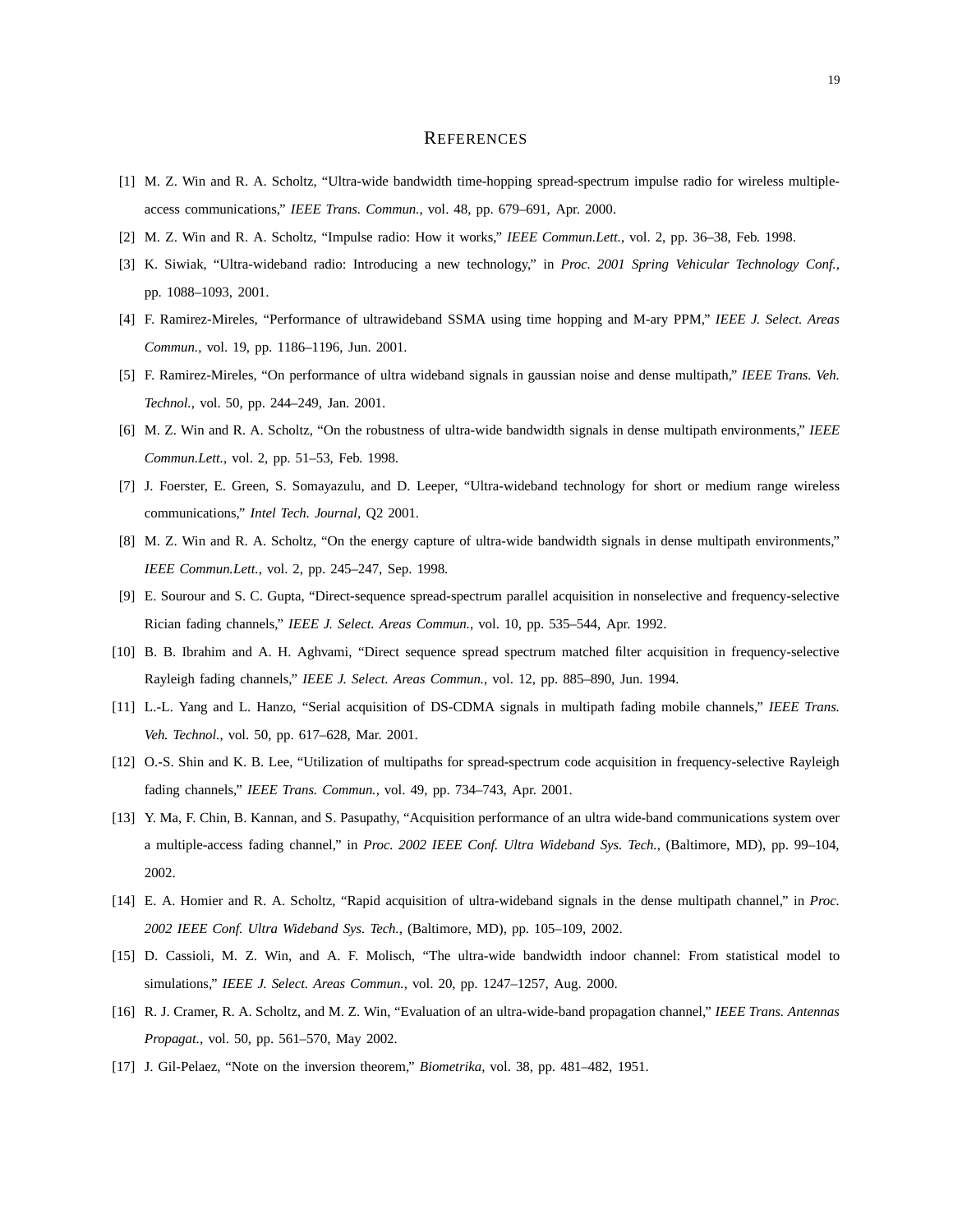

Fig. 1. Illustration of situations where the receiver may perform adequately even when it locks onto a non-line-of-sight path

Received Signal



Fig. 2. Illustration of a situation where a bit is incorrectly demodulated due to the effect of the adjacent bit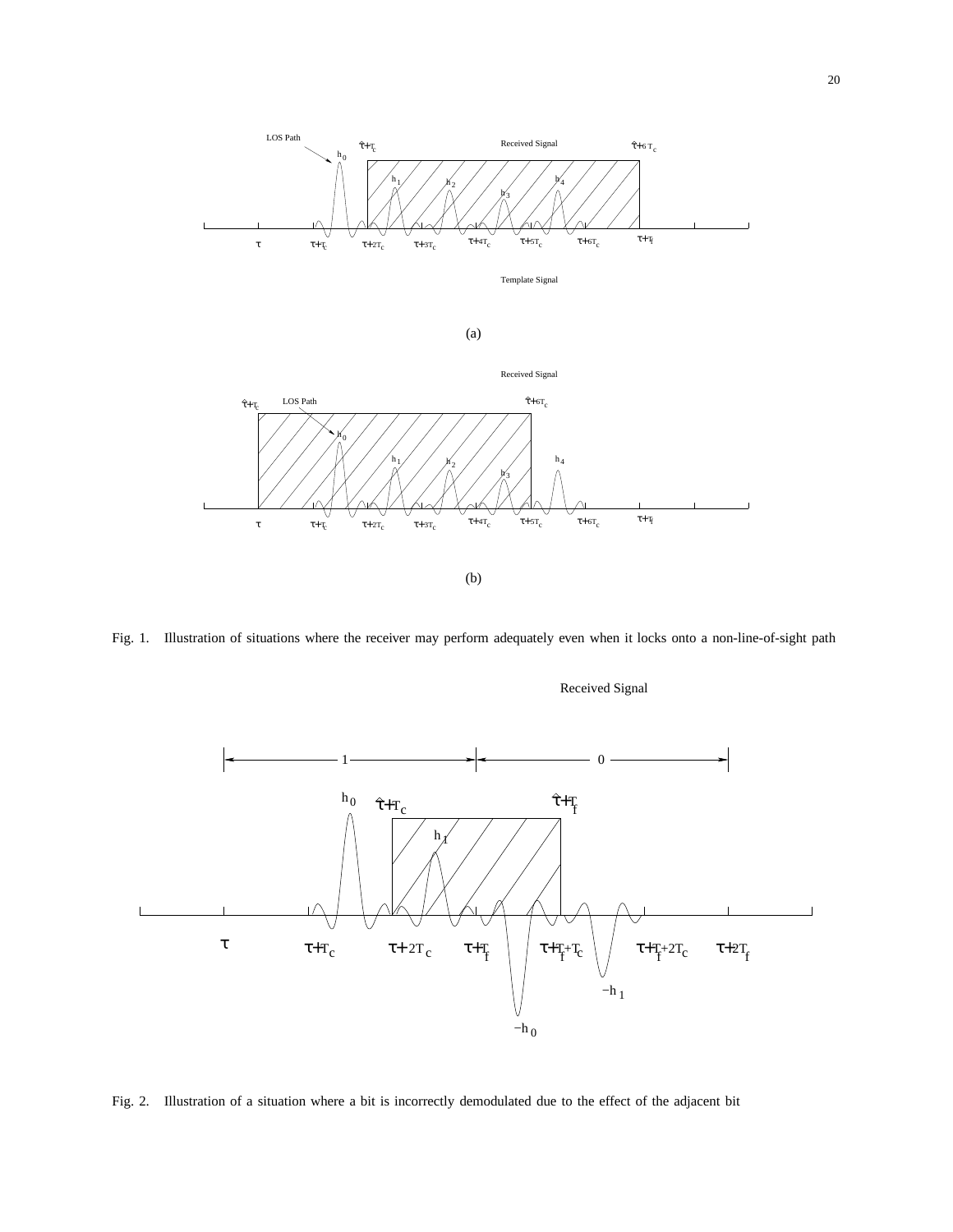

(b)

Fig. 3. Illustration of typical hit sets



Fig. 4. Hit set size versus EGC window length for two values of A.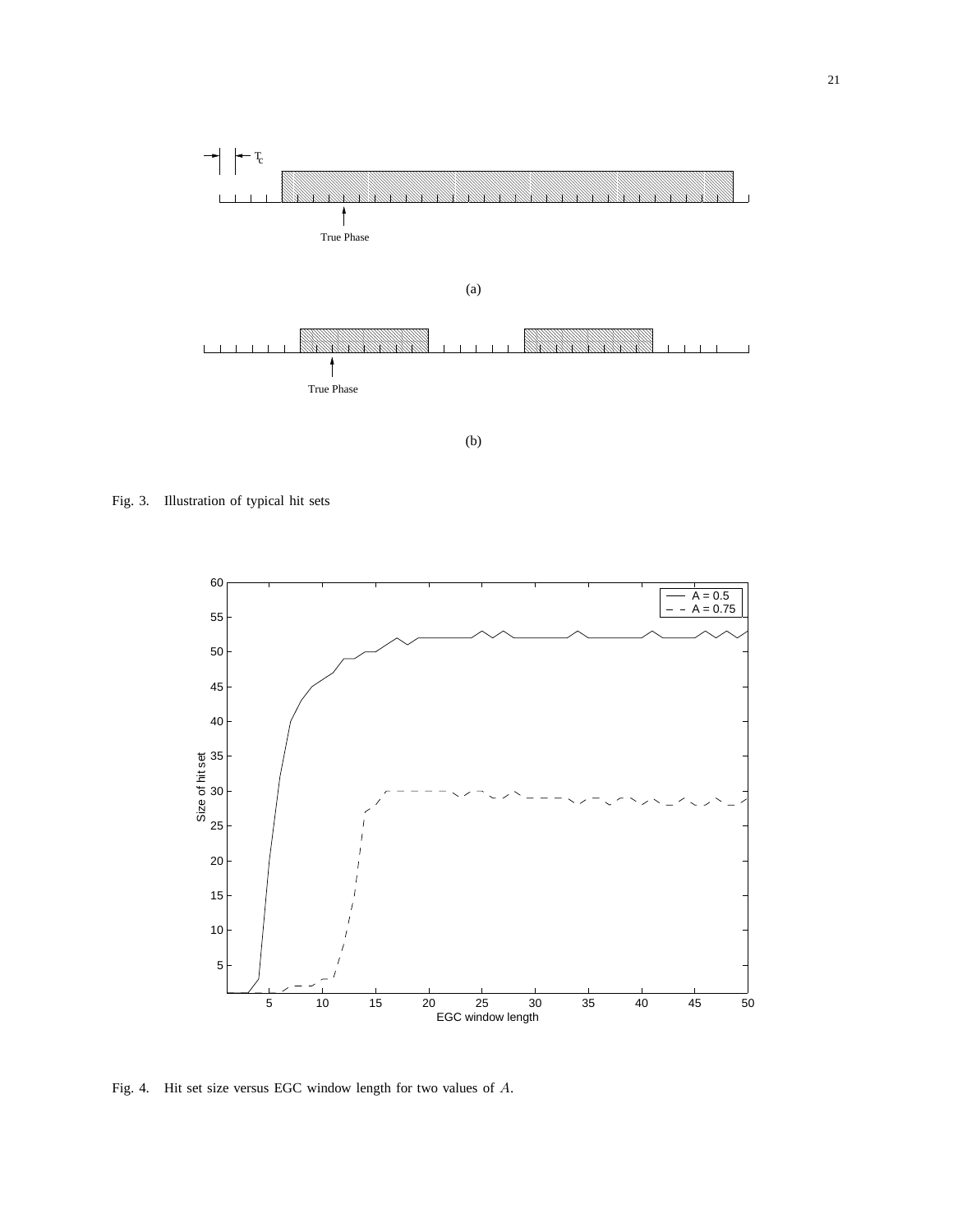

Fig. 5. Effect of EGC window length on the probability of a miss